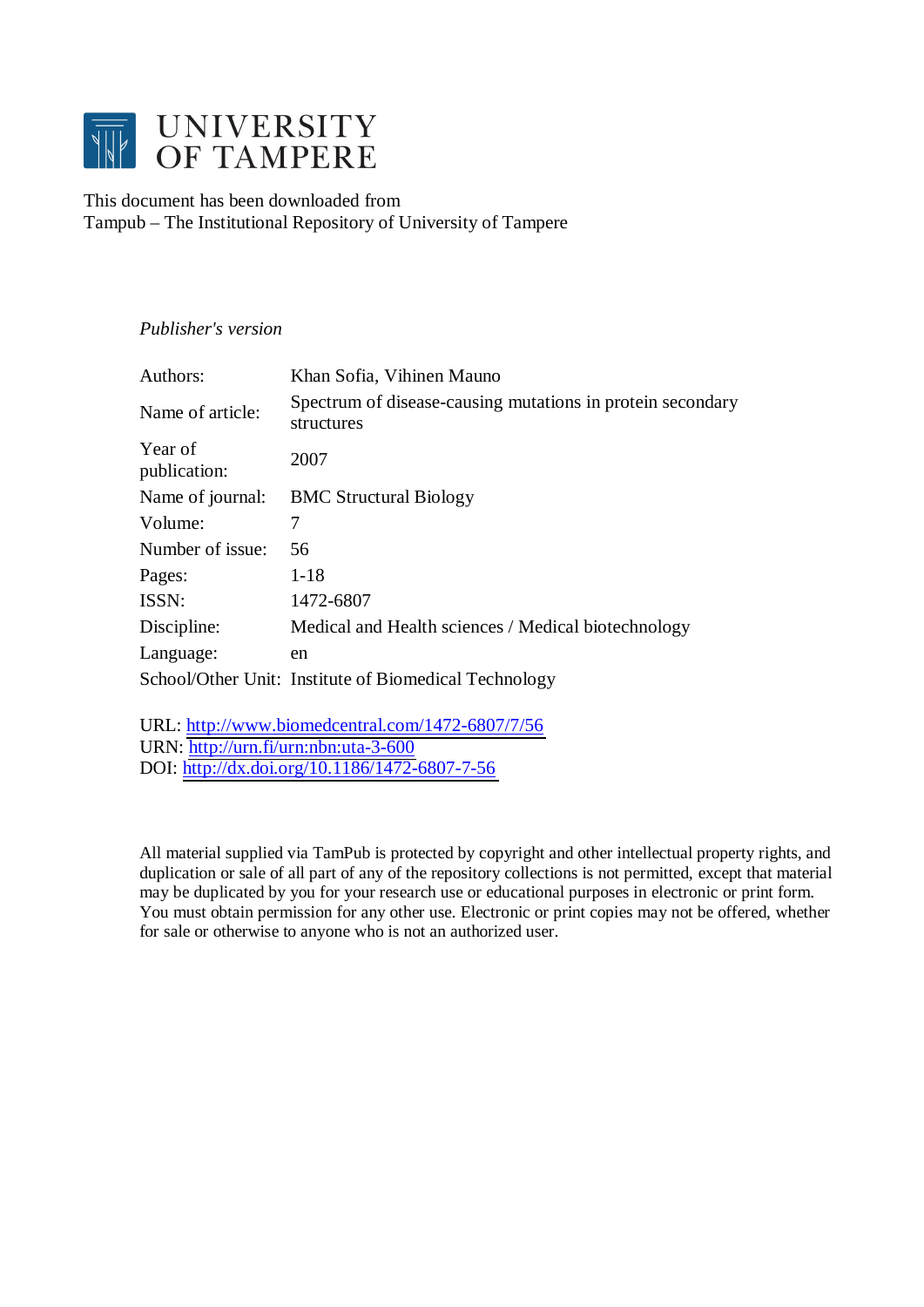# Research article **[Open Access](http://www.biomedcentral.com/info/about/charter/)**

# **[BioMed](http://www.biomedcentral.com/)** Central

# **Spectrum of disease-causing mutations in protein secondary structures** Sofia Khan<sup>1</sup> and Mauno Vihinen<sup>\*1,2</sup>

Address: 1Institute of Medical Technology, FI-33014 University of Tampere, Finland and 2Research Unit, Tampere University Hospital, FI-33520 Tampere, Finland

> Received: 28 September 2006 Accepted: 29 August 2007

Email: Sofia Khan - sofia.khan@uta.fi; Mauno Vihinen\* - mauno.vihinen@uta.fi \* Corresponding author

Published: 29 August 2007

*BMC Structural Biology* 2007, **7**:56 doi:10.1186/1472-6807-7-56

[This article is available from: http://www.biomedcentral.com/1472-6807/7/56](http://www.biomedcentral.com/1472-6807/7/56)

© 2007 Khan and Vihinen; licensee BioMed Central Ltd.

This is an Open Access article distributed under the terms of the Creative Commons Attribution License [\(http://creativecommons.org/licenses/by/2.0\)](http://creativecommons.org/licenses/by/2.0), which permits unrestricted use, distribution, and reproduction in any medium, provided the original work is properly cited.

#### **Abstract**

**Background:** Most genetic disorders are linked to missense mutations as even minor changes in the size or properties of an amino acid can alter or prevent the function of the protein. Further, the effect of a mutation is also dependent on the sequence and structure context of the alteration.

**Results:** We investigated the spectrum of disease-causing missense mutations in secondary structure elements in proteins with numerous known mutations and for which an experimentally defined three-dimensional structure is available. We obtained a comprehensive map of the differences in mutation frequencies, location and contact energies, and the changes in residue volume and charge – both in the mutated (original) amino acids and in the mutant amino acids in the different secondary structure types. We collected information for 44 different proteins involved in a large number of diseases. The studied proteins contained a total of 2413 mutations of which 1935 (80%) appeared in secondary structures. Differences in mutation patterns between secondary structures and whole proteins were generally not statistically significant whereas within the secondary structural elements numerous highly significant features were observed.

**Conclusion:** Numerous trends in mutated and mutant amino acids are apparent. Among the original residues, arginine clearly has the highest relative mutability. The overall relative mutability among mutant residues is highest for cysteine and tryptophan. The mutability values are higher for mutated residues than for mutant residues. Arginine and glycine are among the most mutated residues in all secondary structures whereas the other amino acids have large variations in mutability between structure types. Statistical analysis was used to reveal trends in different secondary structural elements, residue types as well as for the charge and volume changes.

#### **Background**

Now that the sequence of the human genome is almost complete, the research interest in genomics has moved from determining the sequence to the analysis of genetic variations, e.g. the Human Variome Project [1], and collecting data in locus-specific mutation databases [2,3]. There is also a race to develop methods for cost-effective sequencing of the genomes of individuals [4]. Missense mutations in coding DNA, which lead to single amino acid changes in proteins, are commonly linked to human disorders [5]. The number of documented disease-linked missense and nonsense mutations is close to 30,000 [6]. A disease phenotype can arise because an amino acid change results in the loss of a critical protein function, in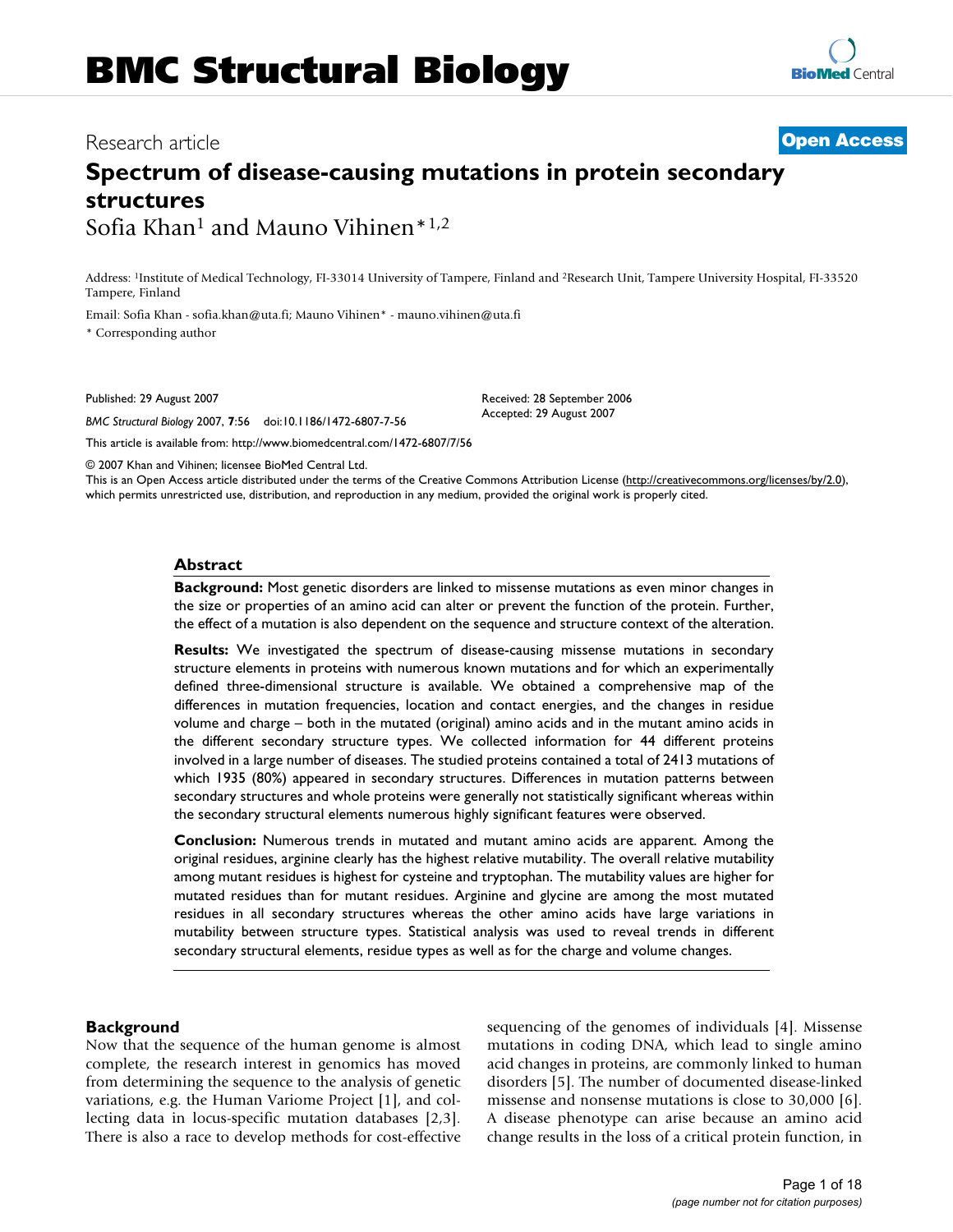structural alterations, or because the mutation leads to "gain of function" effects such as functional dysregulation or the formation of toxic aggregates [7-9].

Only correctly folded proteins can deliver all the functional properties of a protein. Even minor changes in the size or properties of an amino acid side chain can alter or prevent the function of the protein. On the other hand, even large deletions or insertions may be tolerated in numerous positions within a protein [10]. The effects of mutations are also dependent on the protein sequence and structure context of the alteration. General statistical analyses have been performed for disease-causing mutations, for non-synonymous SNPs (nsSNPs) [9,11-16], for groups of diseases, such as immunodeficiencies [3], and for groups of proteins, such as protein kinases [17]. Based on these studies and others, a number of methods have been developed for the prediction of tolerance and the consequences of mutations [13,18-23].

Structural information is needed to fully understand the effects and consequences of mutations, whether diseasecausing or used purposefully to modify the properties of a protein e.g. in protein engineering. Three-dimensional structures and computer models have been used by us and others to elucidate disease mechanisms from amino acid substitutions e.g. in references [24-26]. We have reviewed and discussed the applicability of more than 30 sequence and structure utilizing methods to predict the outcome of missense mutations to explain the basis of diseases [27]. Activity modifying mutations are also valuable for understanding the functions and conservation of amino acids and sequence regions in protein families. Recently, all the possible amino acid substitutions and their effects on biophysical properties were investigated in five proteins [28].

Secondary structural elements, α-helices, β-strands, turns and bends, are basic structural components of protein scaffolds. Amino acids are differently distributed between these elements. This information has been utilized for decades to predict the location of secondary structures from sequence information e.g. in references [29-34]. Secondary structures are common regular conformations of polypeptides, and they are the most energetically favourable structures. Each secondary structure type has characteristic backbone  $φ$  and  $ψ$  angles. Secondary structures fold together in proteins and form higher order structures such as super secondary structures, motifs, domains and tertiary structures. The organization of the folds is very similar in related protein structures even though the sequence identities can be very small. Secondary structures are generally of substantial length and can pass through the hydrophobic core of globular proteins. Within protein families the secondary structures are more conserved than the surface loops connecting the adjacent elements.

Since secondary structures are structural building blocks that cover some 25 – 75% of the length of proteins, it would be interesting to know how disease-related, and thus function and/or structure altering, mutations affect these elements. We investigated the occurrence, location and distribution of disease-causing mutations in secondary structures. The study is based on statistics and bioinformatical analysis of three-dimensional structures and protein sequence information. Not many differences occur in mutation types between secondary structure elements and whole proteins. Clear differences were observed within the mutation spectra for different secondary structural elements and regions outside secondary structures. Some features, like the overrepresentation of arginines, were evident in all the secondary structures. Our analysis covers different amino acid substitutions, alterations of physicochemical properties, and sequence conservation. We investigated mutations both in the mutated original residues and in the mutant, altered, amino acids.

### **Results and discussion**

Secondary structures have an energetically favourable organization of the polypeptide chain. Our aim was to obtain a comprehensive map of the differences in mutation frequencies, location, contact energies and changes in residue volume and charge, both in the mutated amino acids and in the mutant amino acids, for the different secondary structure types. We collected information for 44 proteins involved in a large number of diseases (Table 1). The criteria for choosing the proteins were a relatively large number of reported missense mutations and the availability of the three-dimensional structure. The genes in Table 1 are listed with the recommended HGNC names (HUGO Gene Nomenclature Committee) [35,36]. The number of missense mutations varied from 8 to 240 per investigated protein or domain. The proteins represent different activities and functions including enzymes, signalling proteins, membrane proteins, receptors etc. 42 of the total of 46 structures had a resolution greater than 2.00 Å. There are more PDB entries than proteins because for the large BTK and VDR proteins there are two structures for different domains. The studied proteins contained altogether 2413 mutations of which 1935 (80%) appeared in secondary structures. The amino acid composition of all the proteins is in Figure 1. Considering the large size of the dataset and diversity of protein types and functions the statistically significant results reveal the true nature of disease-causing amino acid changes. In the  $\chi^2$ test, results were considered significant with a *P* value < 0.05.

The total chain length of the 44 investigated proteins is 12540 amino acids. The secondary structure elements consist as follows: all helix structures altogether 4567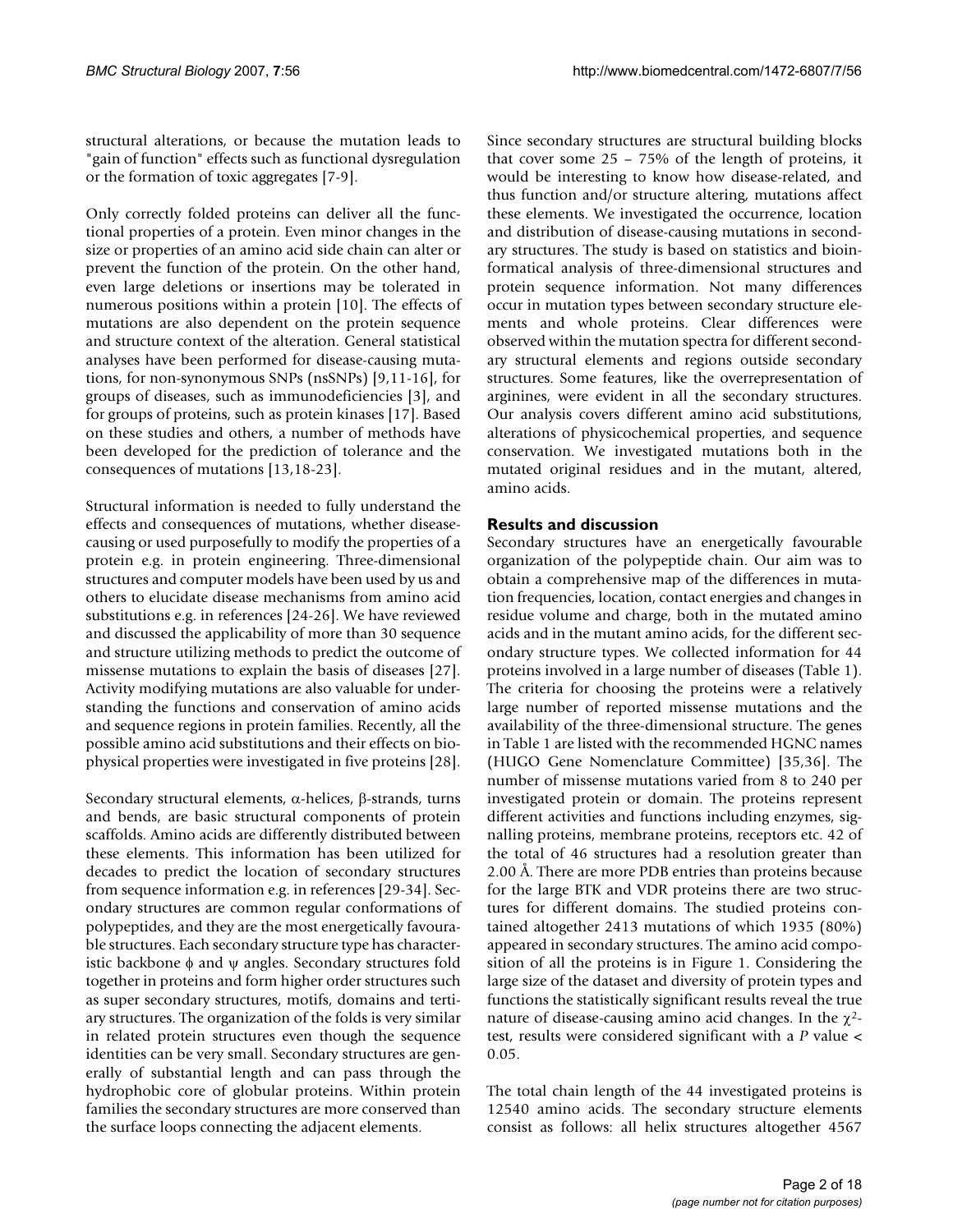#### **Table 1: Summary of analysed proteins and diseases**

| Name                                                                                                                                                                                            | Symbol            | <b>PDB</b>       | <b>OMIM</b> | Disease(s)                                                                                                                                                                                                                                                                                                                                                                                                                    | <b>Mutations</b> |
|-------------------------------------------------------------------------------------------------------------------------------------------------------------------------------------------------|-------------------|------------------|-------------|-------------------------------------------------------------------------------------------------------------------------------------------------------------------------------------------------------------------------------------------------------------------------------------------------------------------------------------------------------------------------------------------------------------------------------|------------------|
| ABO blood group (transferase<br>A, $\alpha$ I-3-N-<br>acetylgalactosaminyltransferas                                                                                                            | ABO               | l Izj            | 110300      | Blood group variation                                                                                                                                                                                                                                                                                                                                                                                                         | 22               |
| e; transferase B, $\alpha$ I-3-<br>galactosyltransferase)<br>alanine-glyoxylate<br>aminotransferase (oxalosis I;<br>hyperoxaluria I;<br>glycolicaciduria; serine-<br>pyruvate aminotransferase) | AGXT              | Ih <sub>0c</sub> | 604285      | Hyperoxaluria                                                                                                                                                                                                                                                                                                                                                                                                                 | 22               |
| arylsulfatase B                                                                                                                                                                                 | ARSB              | I fsu            | 253200      | Mucopolysaccharidosis VI                                                                                                                                                                                                                                                                                                                                                                                                      | 30               |
| argininosuccinate lyase                                                                                                                                                                         | ASL               | Ik <sub>62</sub> | 608310      | Argininosuccinate lyase deficiency                                                                                                                                                                                                                                                                                                                                                                                            | 21               |
| Bruton agammaglobulinemia<br>tyrosine kinase                                                                                                                                                    | <b>BTK</b>        | Ibtk, Ik2p       | 300300      | X-linked agammaglobulinaemia                                                                                                                                                                                                                                                                                                                                                                                                  | 44               |
| $cystathionine-\beta-synthase$                                                                                                                                                                  | <b>CBS</b>        | ljbq             | 236200      | Homocystinuria                                                                                                                                                                                                                                                                                                                                                                                                                | 74               |
| CD40 ligand (TNF<br>superfamily, member 5,<br>hyper-IgM syndrome)                                                                                                                               | CD40LG            | laly             | 300386      | Hyper-IgM syndrome                                                                                                                                                                                                                                                                                                                                                                                                            | 27               |
| cystic fibrosis transmembrane<br>conductance regulator, ATP-<br>binding cassette (sub-family C,<br>member 7)                                                                                    | <b>CFTR</b>       | Ixmj             | 602421      | Asthma; Cystic fibrosis; Idiopathic pancreatitis; Congenital<br>absence of vas deferens; Hereditary pancreatitis;<br>Hypertrypsinaemia; Primary sclerosing cholangitis; Susceptibility<br>to sarcoidosis; Idiopathic Bronchiectasis                                                                                                                                                                                           | 86               |
| CHK2 checkpoint homolog                                                                                                                                                                         | CHEK <sub>2</sub> | Igxc             | 604373      | Multiple cancers                                                                                                                                                                                                                                                                                                                                                                                                              | $\overline{10}$  |
| doublecortex; lissencephaly,<br>X-linked (doublecortin)                                                                                                                                         | DCX               | Imjd             | 300121      | Double cortex syndrome; X linked lissencephaly syndrome;<br>Subcortical band heterotopia; Resistant partial seizures                                                                                                                                                                                                                                                                                                          | 16               |
| cytochrome b5 reductase 3                                                                                                                                                                       | CYB5R3            | l umk            | 250800      | Methaemoglobinaemia                                                                                                                                                                                                                                                                                                                                                                                                           | 8                |
| ectodysplasin A                                                                                                                                                                                 | EDA               | Irj7             | 300451      | Ectodermal dysplasia                                                                                                                                                                                                                                                                                                                                                                                                          | 22               |
| coagulation factor XIII, AI<br>polypeptide                                                                                                                                                      | FI3AI             | IfI3             | 134570      | Factor XIII deficiency                                                                                                                                                                                                                                                                                                                                                                                                        | 30               |
| coagulation factor VIII,<br>procoagulant component<br>(hemophilia A)                                                                                                                            | F8                | ligd             | 306700      | Haemophilia A                                                                                                                                                                                                                                                                                                                                                                                                                 | 39               |
| glucose-6-phosphate<br>dehydrogenase                                                                                                                                                            | G6PD              | l qki            | 305900      | Glucose-6-phosphate dehydrogenase deficiency                                                                                                                                                                                                                                                                                                                                                                                  | 130              |
| GTP cyclohydrolase I (dopa-<br>responsive dystonia)                                                                                                                                             | <b>GCHI</b>       | lfbl             | 600225      | Dopa-responsive and progressive dystonia;<br>Tetrahydrobiopterin deficiency                                                                                                                                                                                                                                                                                                                                                   | 45               |
| galactosidase, $\alpha$                                                                                                                                                                         | GLA               | Ir46             | 301500      | Fabry disease                                                                                                                                                                                                                                                                                                                                                                                                                 | 179              |
| glucuronidase, $\beta$                                                                                                                                                                          | GUSB              | <b>Ibhg</b>      | 253220      | Mucopolysaccharidosis VII; Hydrops fetalis                                                                                                                                                                                                                                                                                                                                                                                    | 28               |
| hemoglobin, $\beta$                                                                                                                                                                             | HBB               | lolp             | 141900      | Haemoglobin variant; Haemolytic anaemia; ß-thalassaemia;<br>Erythrocytosis; Sickle cell anaemia                                                                                                                                                                                                                                                                                                                               | 160              |
| homogentisate 1,2-<br>dioxygenase (homogentisate<br>oxidase)                                                                                                                                    | HGD               | leyb             | 607474      | Alkaptonuria                                                                                                                                                                                                                                                                                                                                                                                                                  | 29               |
| hypoxanthine<br>phosphoribosyltransferase I<br>(Lesch-Nyhan syndrome)                                                                                                                           | <b>HPRT1</b>      | Ibzy             | 308000      | Hypoxanthine guanine phosphoribosyltransferase deficiency;<br>Lesch-Nyhan syndrome; Hyperuricaemia; Hyperuricaemia with<br>neurologic symptoms                                                                                                                                                                                                                                                                                | 105              |
| insulin receptor                                                                                                                                                                                | <b>INSR</b>       | lir3             | 147670      | Leprechaunism; Insulin resistance; Insulin resistance A;<br>Association with reduced diastolic blood pressure; Diabetes,<br>NIDDM; Rabson-Mendenhall syndrome                                                                                                                                                                                                                                                                 | 9                |
| lamin A/C                                                                                                                                                                                       | <b>LMNA</b>       | l ifr            | 150330      | Muscular dystrophy; Emery-Dreifuss; Seip syndrome; Dilated<br>cardiomyopathy; Partial lipodystrophy; Atypical Werner<br>Syndrome; Familial autosomal dominant partial lipodystrophy<br>(Dunnigan variety); Hutchinson-Gilford progeria syndrome;<br>Charcot-Marie-Tooth disease 2; Cardiac conduction defects;<br>Muscular dystrophy; Partial lipodystrophy; Mandibuloacral<br>dysplasia; Association with metabolic syndrome | 22               |
| neurofibromin 2 (bilateral<br>acoustic neuroma)                                                                                                                                                 | NF <sub>2</sub>   | Ih4r             | 607379      | Neurofibromatosis 2                                                                                                                                                                                                                                                                                                                                                                                                           | 8                |
| ornithine aminotransferase<br>(gyrate atrophy)                                                                                                                                                  | <b>OAT</b>        | 2oat             | 258870      | Gyrate atrophy                                                                                                                                                                                                                                                                                                                                                                                                                | 27               |
| ornithine<br>carbamoyltransferase                                                                                                                                                               | <b>OTC</b>        | <b>l</b> oth     | 300461      | Ornithine transcarbamylase deficiency; Hyperammonaemia                                                                                                                                                                                                                                                                                                                                                                        | 154              |
| phenylalanine hydroxylase                                                                                                                                                                       | PAH               | lj8u             | 261600      | Phenylketonuria; Hyperphenylalaninaemia                                                                                                                                                                                                                                                                                                                                                                                       | 240              |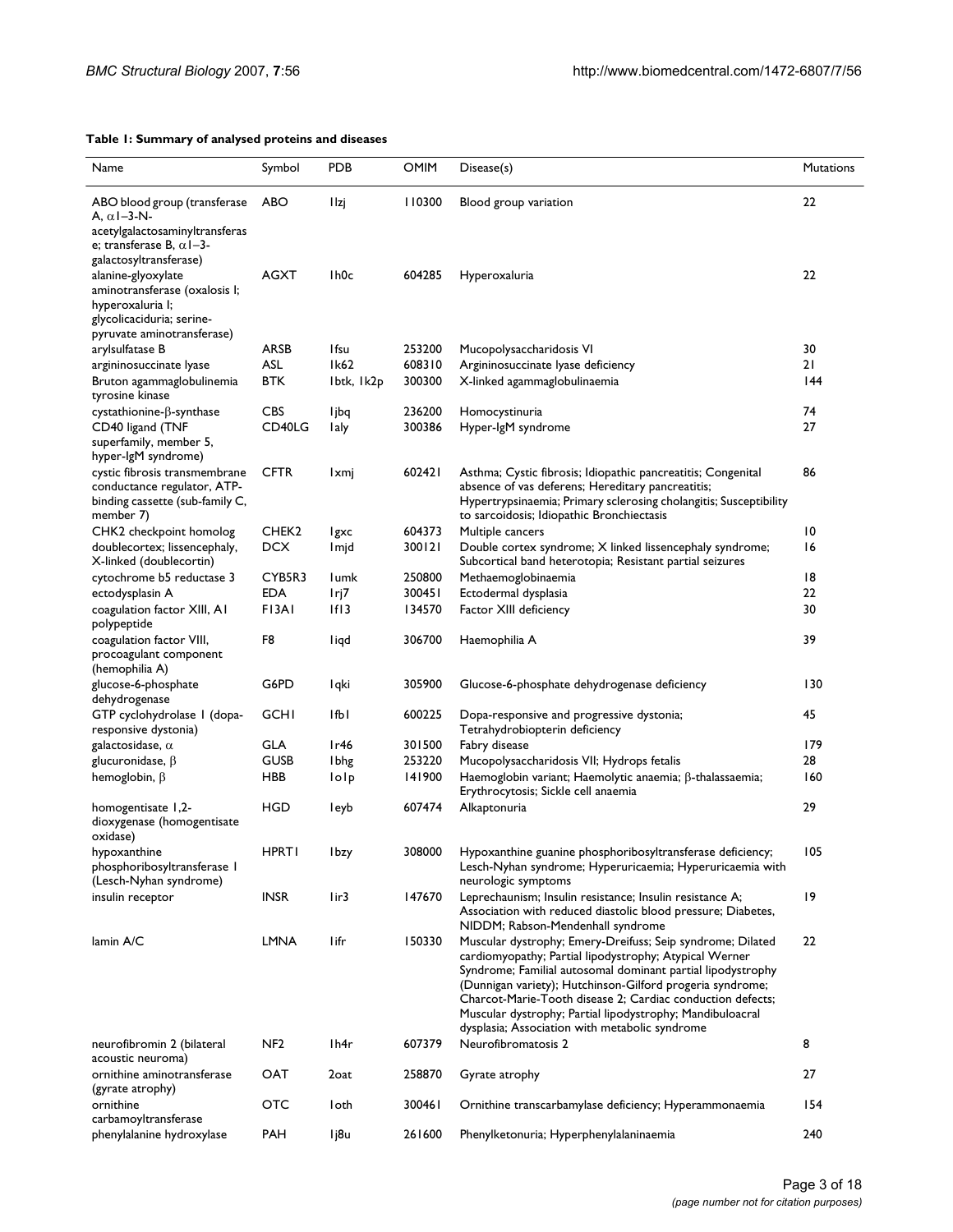#### **Table 1: Summary of analysed proteins and diseases** *(Continued)*

| paired box gene 6 (aniridia,<br>keratitis)                                                                                                       | PAX <sub>6</sub>  | 6pax              | 607108 | Aniridia; Congenital cataract; Peters' anomaly; Optic-nerve<br>malformations; Congenital nystagmus; Ectopia pupillae; Isolated<br>foveal hypoplasia; Ocular anterior segment anomaly                                                                                                                                                                                  | $\overline{27}$ |
|--------------------------------------------------------------------------------------------------------------------------------------------------|-------------------|-------------------|--------|-----------------------------------------------------------------------------------------------------------------------------------------------------------------------------------------------------------------------------------------------------------------------------------------------------------------------------------------------------------------------|-----------------|
| pyruvate dehydrogenase<br>(lipoamide) $\alpha$ l                                                                                                 | <b>PDHAI</b>      | Ini4              | 300502 | Pyruvate dehydrogenase deficiency; Lactic acidosis; Leigh<br>syndrome                                                                                                                                                                                                                                                                                                 | 40              |
| pyruvate kinase, liver and RBC PKLR                                                                                                              |                   | Iliu              | 266200 | Elevated red cell ATP; Haemolytic anaemia; Pyruvate kinase<br>deficiency                                                                                                                                                                                                                                                                                              | 93              |
| prion protein (p27-30)<br>(Creutzfeldt-Jakob disease,<br>Gerstmann-Strausler-<br>Scheinker syndrome, fatal<br>familial insomnia)                 | <b>PRNP</b>       | li4m              | 176640 | Gerstmann-Straussler-Scheinker syndrome; Dementia;<br>Creutzfeld-lakob syndrome; Schizophrenia; Familial spongiform<br>encephalopathy; Fatal familial insomnia; Prion disease                                                                                                                                                                                         | 23              |
| retinoblastoma I (including<br>osteosarcoma)                                                                                                     | RBI               | l gux             | 180200 | Retinoblastoma                                                                                                                                                                                                                                                                                                                                                        | 18              |
| solute carrier family 4, anion<br>exchanger, member I<br>(erythrocyte membrane<br>protein band 3, Diego blood<br>group)                          | SLC4A1            | <b>I</b> hyn      | 109270 | Spherocytosis; Blood group variation; Erythrocyte band 3<br>deficiency; Anaemia; Distal renal tubular acidosis;<br>Acanthocytosis                                                                                                                                                                                                                                     | 7               |
| superoxide dismutase 1,<br>soluble (amyotrophic lateral<br>sclerosis I (adult))                                                                  | <b>SODI</b>       | <b>Imfm</b>       | 147450 | Amyotrophic lateral sclerosis; Motor neuron disease                                                                                                                                                                                                                                                                                                                   | 69              |
| sex determining region Y                                                                                                                         | <b>SRY</b>        | l j46             | 480000 | XY sex reversal; Gonadal dysgenesis; Hermaphroditism                                                                                                                                                                                                                                                                                                                  | 31              |
| transcription factor 1, hepatic;<br>LF-BI, hepatic nuclear factor<br>(HNFI), albumin proximal<br>factor                                          | TCFI              | lic8              | 142410 | Diabetes mellitus, type 2; MODY; MODY2; MODY3; Serum C-<br>peptide and insulin response; Insulin resistance                                                                                                                                                                                                                                                           | 40              |
| thyroid hormone receptor, $\beta$<br>thyroid hormone receptor,<br>beta (erythroblastic leukemia<br>viral (v-erb-a) oncogene<br>homolog 2, avian) | THRB              | Inq2              | 190160 | Thyroid hormone resistance                                                                                                                                                                                                                                                                                                                                            | 72              |
| troponin T type 2 (cardiac)                                                                                                                      | TNNT <sub>2</sub> | ljId              | 191045 | hypertrophic/dilated cardiomyopathy                                                                                                                                                                                                                                                                                                                                   | 4               |
| troponin I type 3 (cardiac)                                                                                                                      | TNN <sub>13</sub> | ljle              | 191044 | hypertrophic/restrictive cardiomyopathy                                                                                                                                                                                                                                                                                                                               | $\overline{7}$  |
| tumor protein p53 (Li-<br>Fraumeni syndrome)                                                                                                     | TP53              | <b>I</b> tup      | 191170 | Li-Fraumeni syndrome; Adrenocortical carcinoma; Sarcoma;<br>Lung cancer; Breast cancer; Carcinoma; Glioma; Astrocytoma;<br>Adrenocortical carcinoma; Glioblastoma; Cytosarcoma<br>phyllodes; Osteosarcoma; Multiple cancers; Familial<br>adenomatous polyposis; Rhabdomyosarcoma; Ependymoma;<br>Adenocarcinoma; Thyroid tumour; Leukaemia/lymphoma;<br>Neuroblastoma | 73              |
| uroporphyrinogen<br>decarboxylase                                                                                                                | <b>UROD</b>       | Ir3s              | 176100 | Porphyria cutanea tarda; Hepatoerythropoietic porphyria                                                                                                                                                                                                                                                                                                               | 37              |
| uroporphyrinogen III synthase<br>(congenital erythropoietic<br>porphyria)                                                                        | <b>UROS</b>       | ljr2              | 606938 | Erythropoietic porphyria; Guenther disease                                                                                                                                                                                                                                                                                                                            | 21              |
| vitamin $D(1,25-$<br>dihydroxyvitamin D3)<br>receptor                                                                                            | VDR               | lie9, Ikb2        | 601769 | Higher bone mineral density; Rickets                                                                                                                                                                                                                                                                                                                                  | 10              |
| von Hippel-Lindau tumor<br>suppressor                                                                                                            | <b>VHL</b>        | 1 <sub>Im</sub> 8 | 608537 | von Hippel-Lindau syndrome; Phaeochromocytoma;<br>Haemangioblastoma; Pancreatic cancer; Polycythemia, with high<br>erythropoietin concentration; Phaeochromocytoma and<br>paraganglioma                                                                                                                                                                               | 134             |

amino acids of which α-helices 4118 (~90%), 3<sub>10</sub>-helices 449 ( $\sim$ 10%) and  $\pi$ -helices just 2 residues. There are 153 amino acids in β-bridges and 2530 in β-ladders, altogether 2683 (27%), and there are 1436 (15%) and 1190 (12%) residues in turns and bends, respectively. 18 proteins belong to SCOP [37] class for all-α proteins, 12 proteins belong to all-β proteins, 22 proteins belong to  $α$  and β proteins (14 α/β and 8 α+β) and 2 to coiled coil pro-

teins. Btk PH domain belongs to all-β proteins and kinase domain to α+β proteins. In VDR, nuclear receptor ligandbinding domain belongs to all-α proteins and glucocorticoid receptor-like (DNA-binding domain) to SCOP class for small proteins. Altogether there were 1939 mutations in the secondary structures, 48% in helices, 28% in βstructures, and 24% in turns and bends. These numbers follow the distribution of the structure elements. The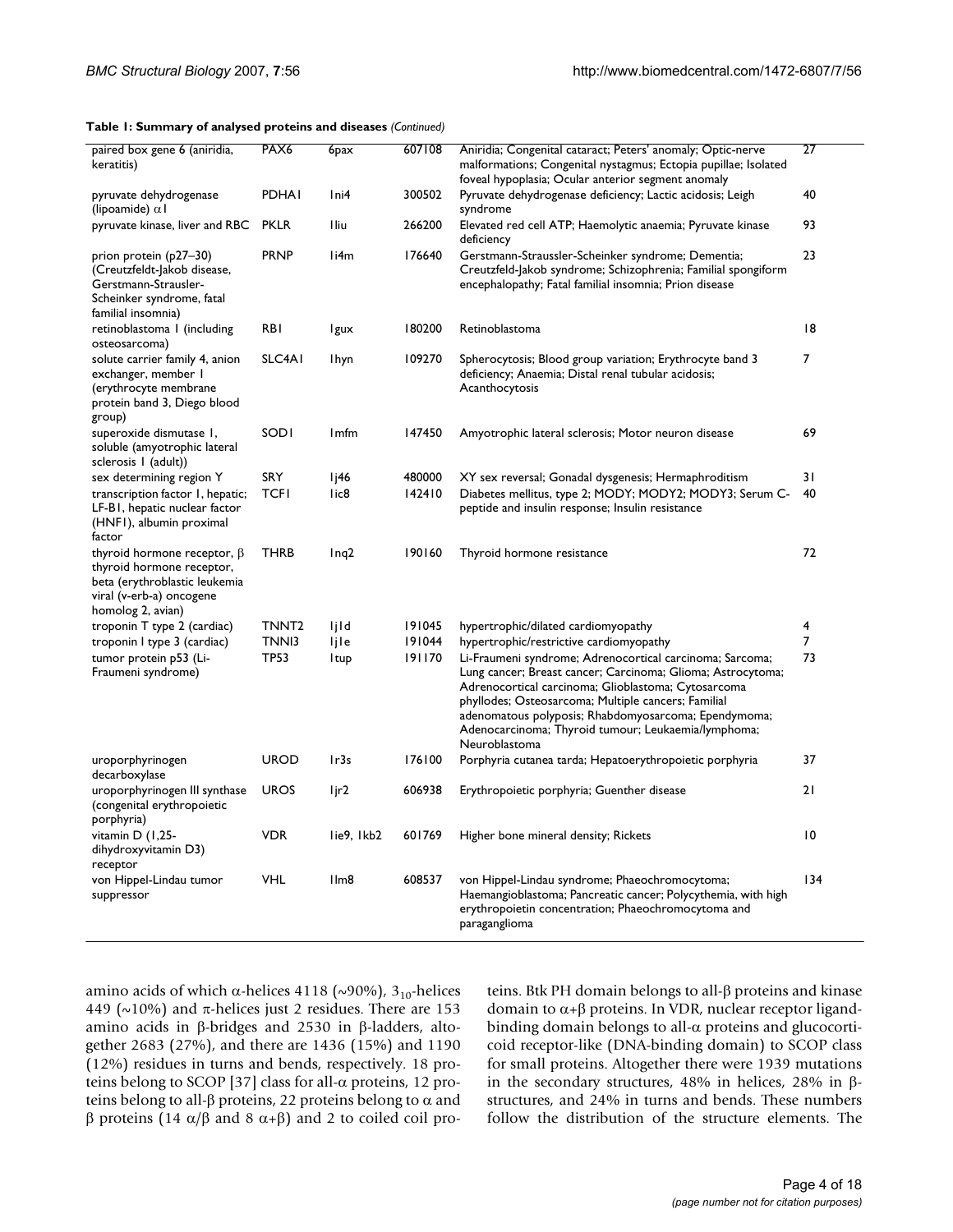

#### Figure 1

**Amino acid distribution and relative mutability**. Top row. Amino acid distribution in the investigated proteins (left), overall relative mutability of mutated (middle) and mutant residues (right). The same information is on the second row only for α-helices, third row for β-strands, fourth row for turns and bends, and in the bottom row for structures outside secondary structural elements.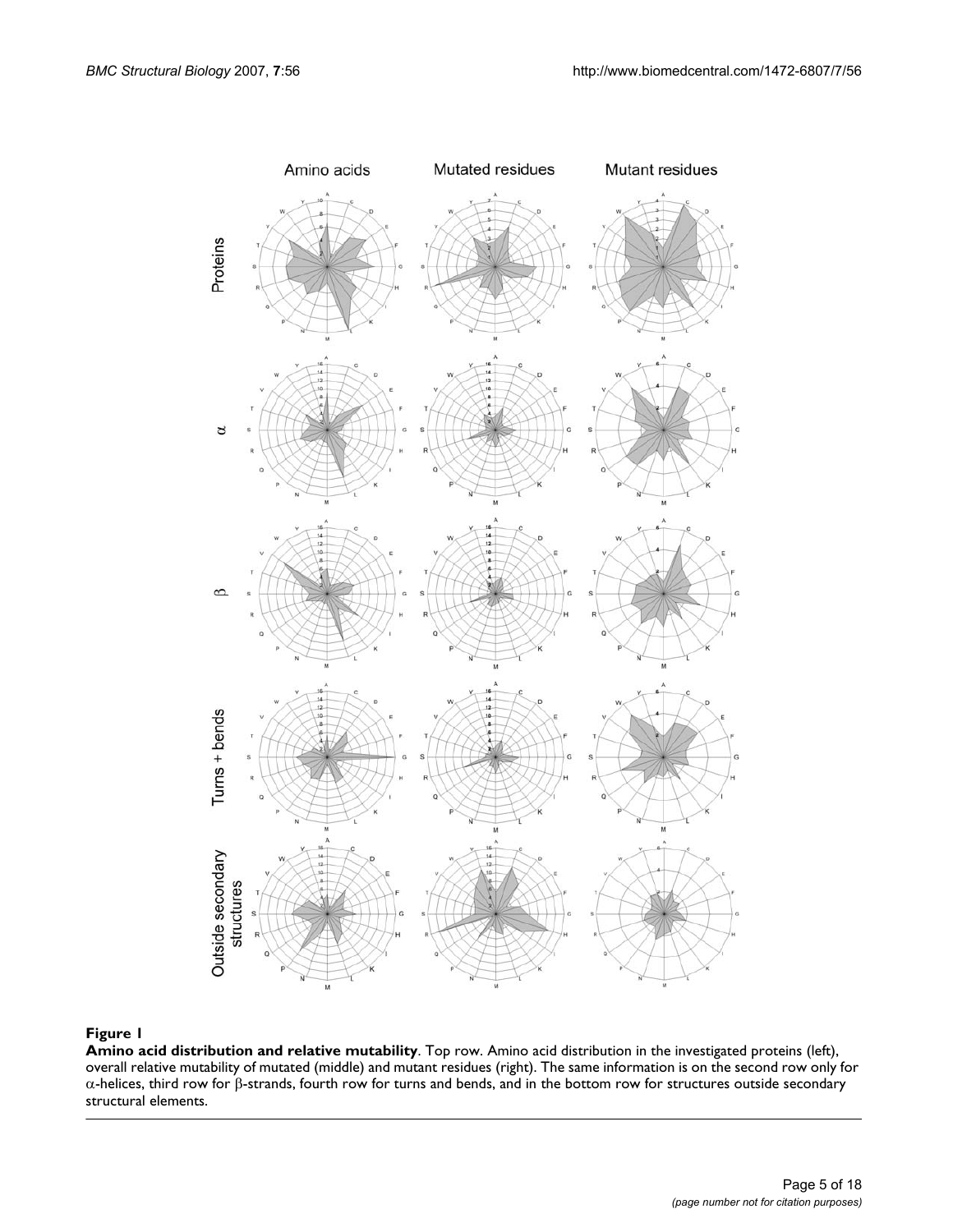| Amino<br>acid | Original<br>residues | Expected<br>residues | $\chi^2$   | P value    | Mutant<br>residues | Expected<br>residues | $\chi^2$   | P value    |
|---------------|----------------------|----------------------|------------|------------|--------------------|----------------------|------------|------------|
| A             | 169                  | 6                    | 0.43       | 5.14E-01   | 83                 | 148                  | 28.28***   | I.05E-07   |
| C             | 79                   | 38                   | 43.38***   | $4.51E-11$ | 133                | 86                   | 25.54***   | 4.34E-07   |
| D             | 98                   | 131                  | $8.28**$   | 4.00E-03   | 155                | 98                   | 32.54***   | I.16E-08   |
| E             | 113                  | 168                  | $17.82***$ | 2.43E-05   | 84                 | 86                   | 0.05       | 8.20E-01   |
| F             | 66                   | 104                  | $13.66***$ | 2.19E-04   | 90                 | 98                   | 0.72       | 3.97E-01   |
| G             | 246                  | 167                  | 37.28***   | I.02E-09   | 106                | 4                    | $8.89**$   | 2.87E-03   |
| н             | 87                   | 61                   | $10.74***$ | I.05E-03   | 108                | 98                   | 0.93       | 3.34E-01   |
| L             | 99                   | 126                  | $5.76*$    | $1.64E-02$ | 80                 | 129                  | $18.71***$ | $1.52E-05$ |
| К             | 56                   | 140                  | 50.05***   | $1.50E-12$ | 109                | 86                   | $6.09*$    | I.36E-02   |
| L             | 231                  | 239                  | 0.29       | 5.89E-01   | 113                | 203                  | 39.88***   | 2.70E-10   |
| M             | 78                   | 58                   | $7.00**$   | 8.15E-03   | 97                 | 55                   | $31.33***$ | 2.18E-08   |
| $\mathsf{N}$  | 90                   | 92                   | 0.03       | 8.58E-01   | 74                 | 98                   | $6.05***$  | I.39E-02   |
| P             | 94                   | 122                  | $6.54***$  | I.05E-02   | 194                | 148                  | 14.58***   | I.35E-04   |
| Q             | 62                   | 102                  | $15.50***$ | 8.24E-05   | 115                | 86                   | $9.69**$   | I.85E-03   |
| R             | 348                  | 142                  | 299.39***  | 4.48E-67   | 222                | 209                  | 0.79       | 3.73E-01   |
| S             | 125                  | 146                  | 2.95       | 8.58E-02   | 174                | 228                  | $12.61***$ | 3.84E-04   |
| Т             | 84                   | 123                  | $12.50***$ | 4.08E-04   | 136                | 148                  | 0.91       | 3.39E-01   |
| $\vee$        | 147                  | 168                  | 2.73       | 9.88E-02   | 185                | 148                  | $9.47**$   | 2.09E-03   |
| W             | 55                   | 37                   | $9.34**$   | 2.24E-03   | 77                 | 43                   | 26.77***   | 2.30E-07   |
| Y             | 84                   | 87                   | 0.11       | 7.40E-01   | 76                 | 74                   | 0.07       | 7.98E-01   |
| Sum           | 2411                 | 2411                 |            |            | 2411               | 2411                 |            |            |

**Table 2: Spectrum of mutations in all residues in the studied proteinsa**

 $a\chi^2$ -numbers in italics indicate underrepresentation and numbers in bold overrepresentation compared to random distribution based on amino acid frequencies. The results of the  $\chi^2$  are shown with significance level: \*  $P < 0.05$ ; \*\*  $P < 0.01$ ; \*\*  $P < 0.001$ .

length of the secondary structures varied as follows:  $\alpha$ -helices from 1 to 46 residues, average length being 11.3 residues, 3<sub>10</sub>-helices from 2 to 9 residues, average 3.4. In βstrands the length varied from 1 to 22, average 5.28. Length of the structure in turns varied from 1 to 8 residues, average 2.1, and in bends from 1 to 6, average 1.6.

#### *Overall amino acid mutational spectrum*

Table 2 summarizes all the mutations in the studied proteins and Table 3 mutations in the secondary structures only. DSSP classifies secondary structures into three helix types, two extended β-strand types, turns and bends. The helices represent the classical α-helix, π-helix and 3<sub>10</sub>helix. The difference between the helix types originates from the number of residues per turn. In the normal righthanded α-helix there are 3.6 residues per turn, while πhelix has 4.4, and  $3_{10}$ -helix only three. In helical structures the main chain residues form stabilizing hydrogen bonds with residues further in the sequence. All the side chains are pointing out from the helical core. A large proportion of α-helices are amphipathic i.e. one face of the helix is hydrophilic and the other hydrophobic [38]. The  $3_{10}$ helix is the fourth most common type of secondary structure in proteins after α-helices, β-strands, and reverse turns [39].  $3_{10}$ -helices commonly appear as N- or C-terminal extensions of α-helices. They are typically only three residues long compared with a mean of 10–12 residues

for α-helices [40]. β-Strands are divided into isolated βbridges and extended strands. β-Strands can form structure stabilizing hydrogen bonds only with another strand in a parallel or antiparallel manner. Bends and turns are, according to DSSP terminology, relatively short structures that are located between the helical and strand elements. Well organized β- and  $γ$ -turns reverse the direction of the polypeptide chain. Only glycines are allowed in certain turns at certain positions due to steric restrictions in very tight bends.

First we investigated the statistical significance for mutated and mutant amino acids located in secondary structures compared to overall distribution. Then the patterns within each secondary structural element were revealed.

Arginine is clearly the most mutated residue type, as already indicated in previous studies [41-43]. The very high mutability of codons for arginine arises from CpG dinucleotides, which can spontaneously mutate by deamination either to TG or CA dinucleotides [44]. Arginine is coded by six codons, four of which have a CpG dinucleotide in the first and second codon position. In addition to the CpG dinucleotide we have also shown previously that the surrounding sequence context has an effect on mutability [42].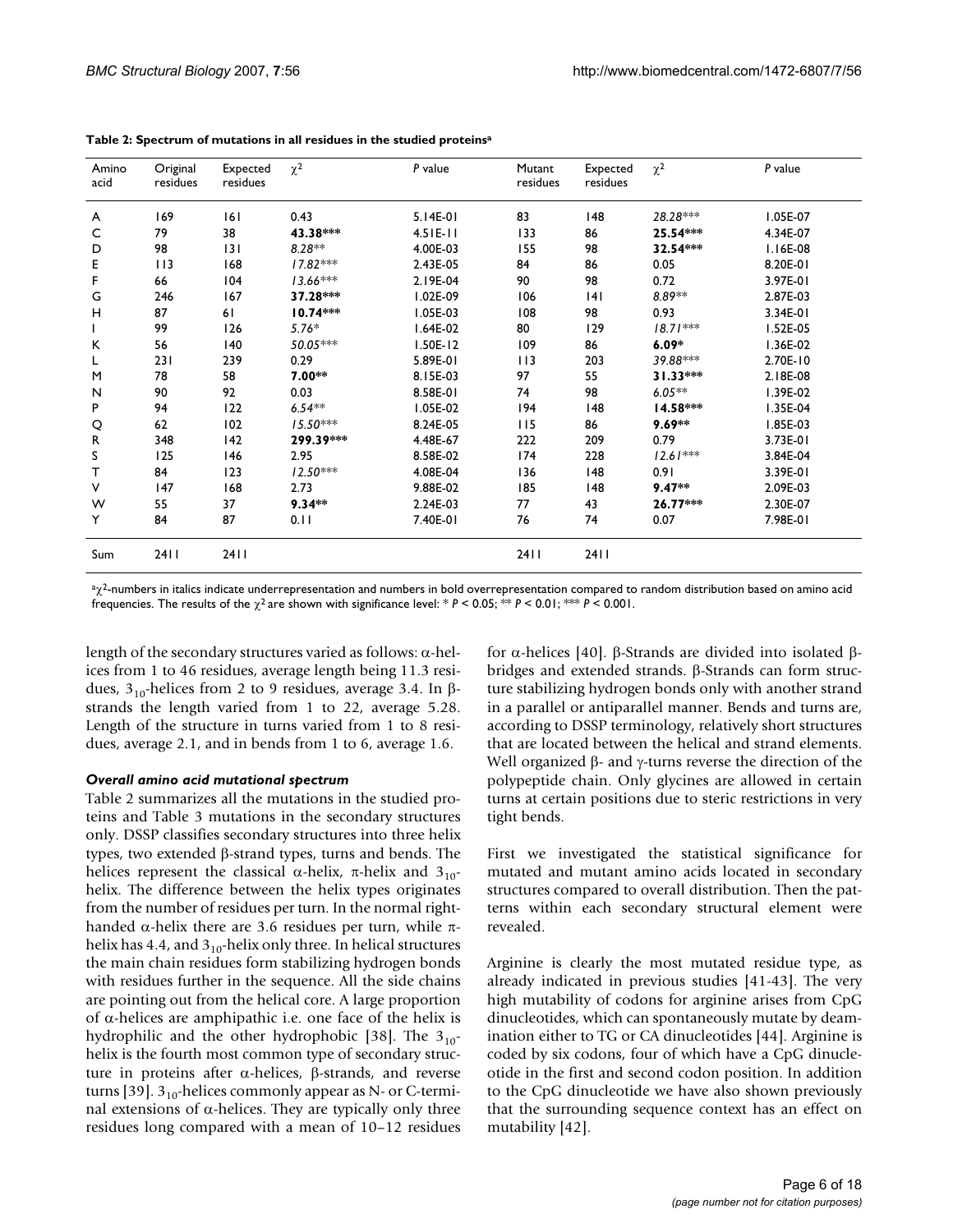

#### Figure 2

**Changes to properties of amino acids caused by mutations**. Average changes per residue in residue volumes when comparing original amino acid and mutated amino acid in A)  $\alpha$ -helices, β-strands, turns and bends and B) separately in  $\alpha$ -helices (H), 3<sub>10</sub>-helices (G), extended strands (E), isolated β-bridges (B), turns (T) and bends (S). C) Average changes per residue in charges when comparing original amino acid and mutated amino acid in  $α$ -helices,  $β$ -strands, turns and bends and D) separately in  $\alpha$ -helices, 3<sub>10</sub>-helices, extended strands, isolated β-bridges, turns and bends.

We calculated the relative mutability of all the amino acids as both mutant and mutated residues (Fig. 1). The residue that had the lowest ratio of observed vs. expected mutations (marked '1') was used as a reference in these calculations. This residue is lysine for mutated and alanine for mutant residues.

Among the original residues, arginine has clearly the highest relative mutability. The picture is completely different for the mutant residues, where the overall relative mutability among mutant residues is highest for cysteine and tryptophan. Table 2 shows that C, D, H, K, P and W are highly mutated residues. In the second place after arginine in mutated residues is cysteine. Glycine and tryptophan are also highly significantly overrepresented among mutated residues. Proline is the only amino acid forming a ring with the backbone and it has very rigid structure, which bends the main chain of the protein in a characteristic way. Proline is a known breaker of secondary structures [30]. K, E, Q, F and T are significantly underrepresented among mutated residues.

From Table 3 can be seen that the distribution of mutations in secondary structural elements is very close to that expected based on the mutation count in the whole proteins. Only S as mutated and M as mutant residue type are significantly underrepresented. Based on the amino acid distributions (Fig. 1) the composition of  $\alpha$ -helices is close to the general distribution whereas β-structures and turns and bends have clearly different distribution. The amino acid compositions within secondary structures are very different. The share of α-helices is 36%, β-structures 21% and turns and bends 21% (remaining 21% is in areas not defined to any secondary structure type) of all the residues in the investigated structures. The secondary structures harbour 80% of all the disease-causing mutations. The amino acid distribution outside the regular secondary structural elements is very similar to whole protein except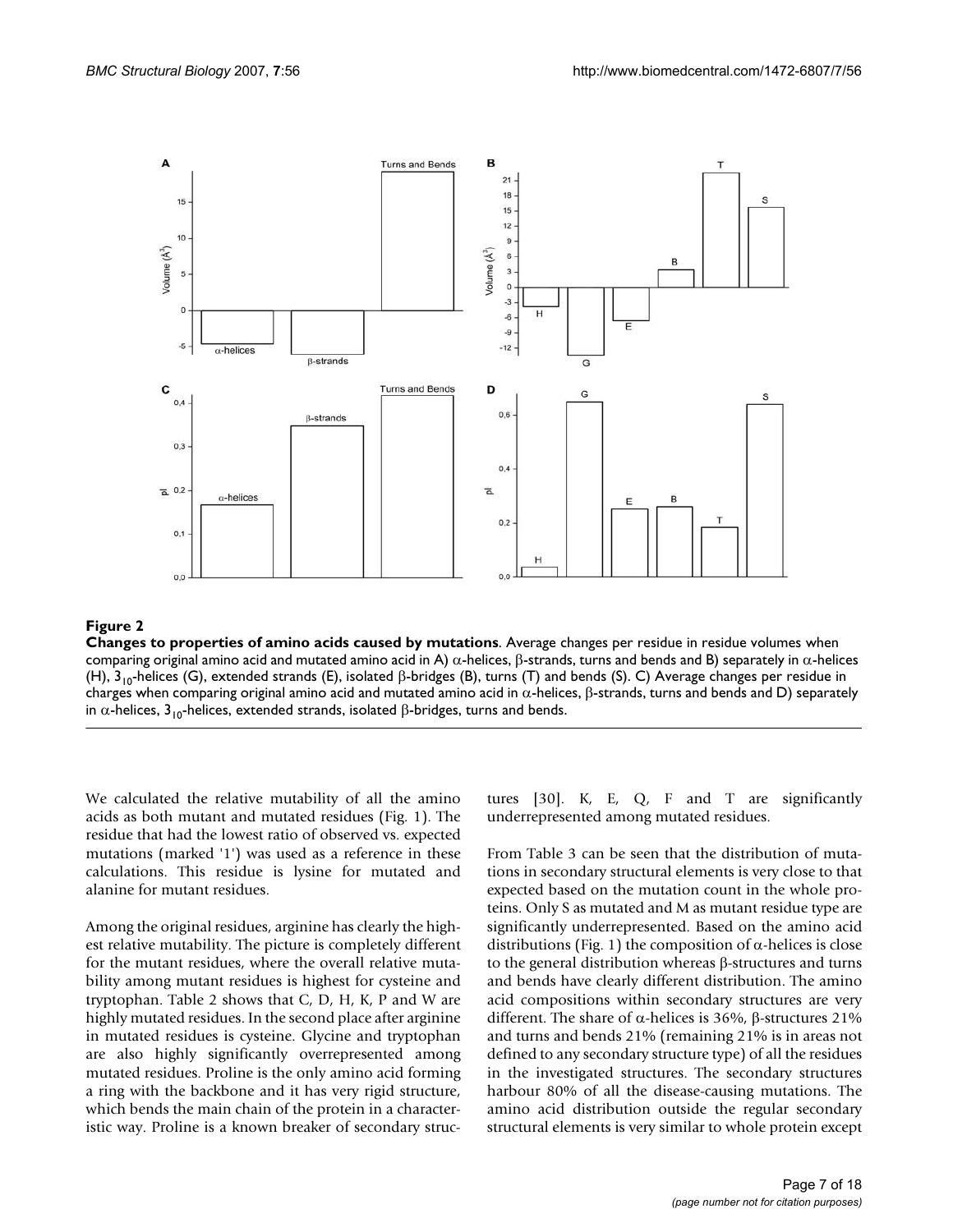| Amino acid   | Original<br>residues | Expected<br>residues | $\chi^2$ | P value    | Mutant<br>residues | Expected<br>residues | $\chi^2$   | P value    |
|--------------|----------------------|----------------------|----------|------------|--------------------|----------------------|------------|------------|
| A            | 148                  | 136                  | 1.07     | 3.00E-01   | 58                 | 67                   | 1.15       | 2.84E-01   |
| C            | 54                   | 64                   | 1.43     | 2.32E-01   | 117                | 107                  | 0.94       | 3.32E-01   |
| D            | 81                   | 79                   | 0.06     | 8.06E-01   | 112                | 125                  | 1.28       | 2.57E-01   |
| E            | 96                   | 91                   | 0.29     | 5.91E-01   | 71                 | 68                   | 0.18       | 6.75E-01   |
| F            | 53                   | 53                   | 0.00     | 9.91E-01   | 77                 | 72                   | 0.29       | 5.87E-01   |
| G            | 220                  | 198                  | 2.48     | I.15E-01   | 95                 | 85                   | 1.12       | 2.91E-01   |
| Н            | 63                   | 70                   | 0.69     | 4.05E-01   | 91                 | 87                   | 0.20       | 6.57E-01   |
|              | 83                   | 80                   | 0.14     | 7.05E-01   | 55                 | 64                   | 1.36       | 2.44E-01   |
| К            | 43                   | 45                   | 0.09     | 7.61E-01   | 92                 | 88                   | 0.21       | 6.43E-01   |
| L            | 188                  | 186                  | 0.03     | 8.70E-01   | 96                 | 91                   | 0.29       | 5.91E-01   |
| M            | 65                   | 63                   | 0.08     | 7.74E-01   | 48                 | 78                   | $11.54***$ | 6.79E-04   |
| $\mathsf{N}$ | 60                   | 72                   | 2.12     | $1.46E-01$ | 61                 | 60                   | 0.04       | 8.47E-01   |
| P            | 68                   | 76                   | 0.76     | 3.82E-01   | 170                | 156                  | 1.25       | 2.63E-01   |
| Q            | 45                   | 50                   | 0.47     | 4.91E-01   | 89                 | 92                   | 0.13       | 7.17E-01   |
| R            | 299                  | 280                  | 1.31     | 2.53E-01   | 196                | 179                  | 1.71       | $1.91E-01$ |
| S            | 78                   | 101                  | $5.05*$  | 2.46E-02   | 144                | 140                  | 0.12       | 7.31E-01   |
| т            | 62                   | 68                   | 0.46     | 4.99E-01   | 119                | 109                  | 0.85       | 3.57E-01   |
| $\vee$       | 122                  | 118                  | 0.12     | 7.28E-01   | 138                | 149                  | 0.78       | 3.77E-01   |
| W            | 44                   | 44                   | 0.00     | 9.72E-01   | 56                 | 62                   | 0.57       | 4.51E-01   |
| Y            | 67                   | 68                   | 0.00     | 9.46E-01   | 54                 | 61                   | 0.83       | 3.62E-01   |
| Sum          | 1939                 | 1939                 |          |            | 1939               | 1939                 |            |            |

**Table 3: Spectrum of mutations appearing in** α**-helix,** β**-strand, turn and bend structures, expected values are calculated from mutated and mutant amino acid composition in the studied proteinsa**

<sup>a</sup>χ2-numbers in italics indicate underrepresentation and numbers in bold overrepresentation compared to random distribution based on amino acid frequencies. The results of the  $\chi^2$  are shown with significance level: \*  $P < 0.05$ ; \*\*  $P < 0.01$ ; \*\*  $P < 0.001$ .

for high overrepresentation for P. The trends for mutated and mutant residues are similar to whole proteins. R has very high relative mutability for original residues (Fig. 1).

The only remarkable difference between Tables 2 and 4 (data calculated based on the amino acid distribution in secondary structures) is methionine, which is highly overrepresented in Table 2 for all the mutations as a mutant residue, but has no statistical correlation in the secondary structures (Table 4). A, L and I appear much less frequently amongst the replacing residues than expected. Our results are in line with those published previously for general mutation distribution [11,12].

#### *Mutational spectrum within* α*-helices,* β*-strands and turns and bends*

The amino acid composition in  $\alpha$ -helices is very similar to overall amino acid composition (Fig. 1). The only main difference is in the ratio of glycines and prolines, which are clearly depleted in the helices, whereas glycines, as expected, are especially strongly overrepresented in turns and bends. The most prominent residues in β-strands are aliphatic isoleucine, leucine and valine followed by alanine, phenylalanine and threonine. Aspartic acid is surprisingly frequent in turns and bends.

In the analysis of helix mutations in all secondary structures [see Additional file 1] glycine is very significantly underrepresented as mutated residue and also A and N have statistically significant values. M is the only significant mutant residue type. Correspondingly V, I and S have significant chi square values as mutated residues in βstrand, S, V and W as mutated residues [see Additional file 2]. In turns and bends the significantly mutated amino acids are S, V, A, D, I, K and L and as mutant residues  $E$ , M, and R [see Additional file 3].

We further investigated the mutations within these secondary structures. The distribution of disease-causing mutations in helical structures in the investigated 44 structures is shown in Table 5. The number of mutations in helices is altogether 928 (48%), whereas β-strand structures of extended strands and isolated β-bridges contain 550 (28%) missense mutations (Table 6) and hydrogen bonded turns and bends contain 461 (24%) mutations (Table 7). The results for original and mutant residues are clearly and significantly very different for the different structural elements. In helices, besides arginine and cysteine other residues are not very highly mutated. If only the secondary structures are taken into account, glycine appears to be the most mutated residue after arginine. This result is similar to a Steward et al. study that revealed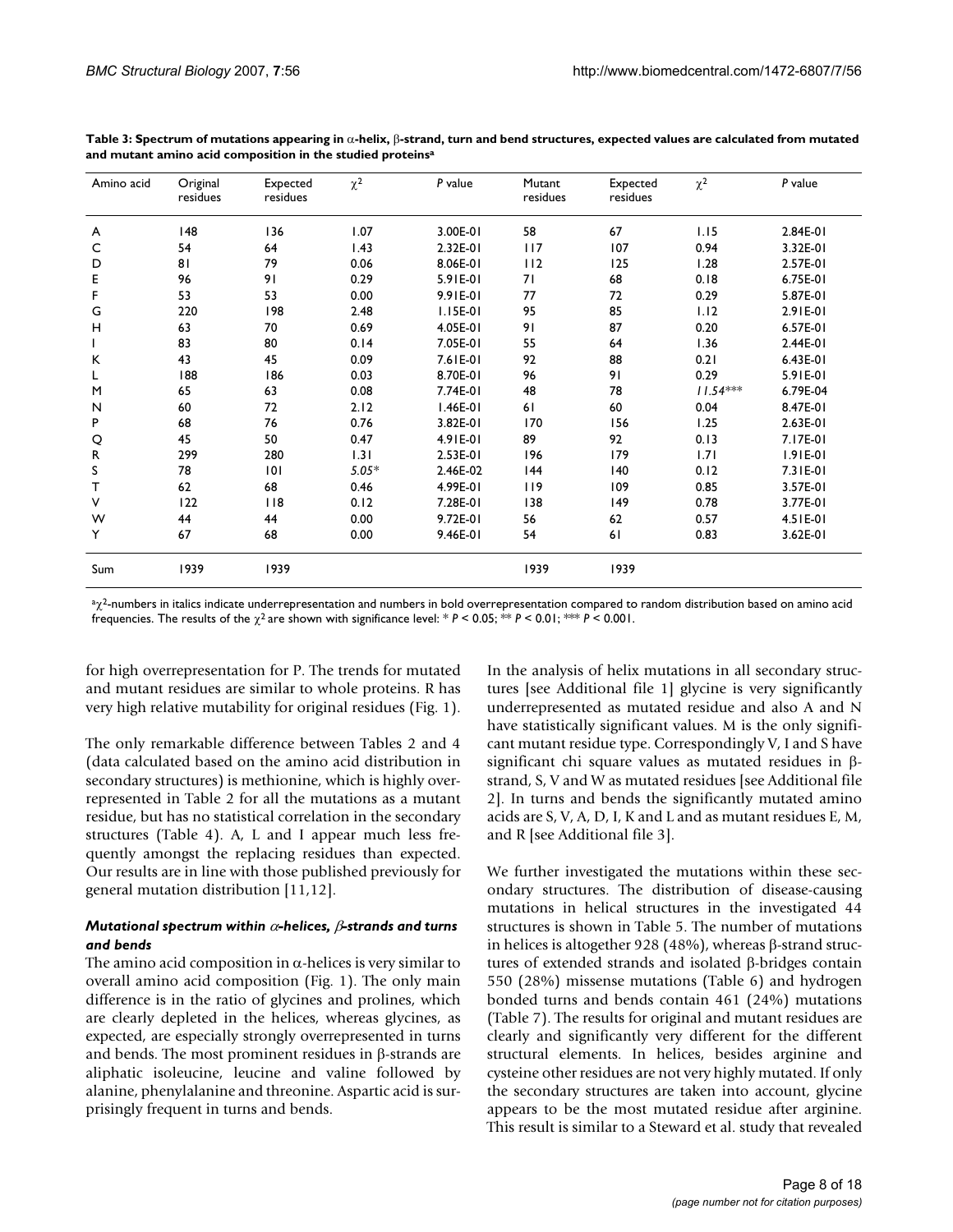that glycine was the second most frequently mutating amino acid in the OMIM disease database [9].

In helices, lysine is a strongly underrepresented residue compared with the calculated expected value. P, C, Q, W and D show statistically significant overrepresentation when compared to expected values, while S and L are underrepresented among mutant amino acids. Relative mutability in  $\alpha$ -helices indicates that arginine is 7.29 times more mutated than expected whereas glycine is 4.88 times so.

In β-structures, R is statistically very significantly overrepresented and G and H have weaker enrichment. T is the statistically least mutated residue in β-strands. Among mutant residues, C is highly overrepresented and A underrepresented. Otherwise the results are less biased than in helices.

R is also statistically the most overrepresented residue in turns and bends although the  $\chi^2$  score is smaller than for the other secondary structures. G is the only other statistically highly significantly overrepresented amino acid. G is the most flexible residue because it does not have a side chain. It often appears in tight turns where no other residue can replace it. K is highly underrepresented among the mutated residues. Interestingly, R is the most enriched amino acid among mutant residues.

The distributions of amino acid frequencies and relative mutabilities in the different structural elements (Fig. 1) are clearly very different. First of all, the values are higher for mutated residues than for mutant residues, indicating that the original residue in many instances is very important and substitutions to any other residue are not possible without detrimental effects. Arginine and glycine are among the most mutated residues in all secondary structures whereas the other amino acids have large variations between the secondary structure types. The effect of arginine can also be seen in the data for mutant residues. Point mutations in arginine lead mostly to cysteine and glutamine, which have relatively high mutability values. The mutant residues in turns and bends have a more even distribution than the other two elements because practically any mutation to key residues in a tight hairpin turn leads either to the loss of hydrogen bonds or does not allow tight turn formation and leads to consequent structural alterations.

The data for mutations outside regular elements (Table 8) indicate that R, H and Y are significantly overrepresented and Q, K and E underrepresented among mutated resi-

**Table 4: Spectrum of mutations appearing in** α**-helix,** β**-strand, turn and bend structures. Expected values are calculated from amino acid composition in secondary structural elementsa**

| Amino acid | Original<br>residues | Expected<br>residues | $\chi^2$    | P value      | Mutant<br>residues | Expected<br>residues | $\chi^2$   | P value      |
|------------|----------------------|----------------------|-------------|--------------|--------------------|----------------------|------------|--------------|
| A          | 148                  | 139                  | 0,53        | 4.66E-01     | 58                 | 119                  | $31.05***$ | 2.51E-08     |
| C          | 54                   | 32                   | $15,50***$  | 6.82E-05     | 117                | 69                   | 32.93***   | 9.58E-09     |
| D          | 81                   | 96                   | 2,34        | $1.26E-01$   | 112                | 79                   | $13.64***$ | 2.21E-04     |
| E          | 96                   | 147                  | $17,60***$  | 2.71E-05     | 71                 | 69                   | 0.04       | 8.33E-01     |
| F          | 53                   | 87                   | $13.51***$  | 2.36E-04     | 77                 | 79                   | 0.06       | 8.10E-01     |
| G          | 220                  | 136                  | 52,47***    | 4.48E-13     | 95                 | 114                  | 3.10       | 7.85E-02     |
| н          | 63                   | 48                   | $5,06*$     | 2.47E-02     | 91                 | 79                   | 1.78       | $1.83E - 01$ |
|            | 83                   | 110                  | $6.51***$   | I.07E-02     | 55                 | 104                  | 23.00***   | $1.62E-06$   |
| K          | 43                   | 113                  | 43,42***    | $4.37E - 11$ | 92                 | 69                   | $7.47**$   | 6.26E-03     |
| L          | 188                  | 205                  | 1,34        | 2.46E-01     | 96                 | 163                  | 27.69***   | $1.42E-07$   |
| M          | 65                   | 49                   | $5,02*$     | 2.51E-02     | 48                 | 45                   | 0.27       | $6.02E-01$   |
| N          | 60                   | 69                   | 1,10        | 2.93E-01     | 61                 | 79                   | $4.16*$    | 4.14E-02     |
| P          | 68                   | 67                   | 0,02        | 8.98E-01     | 170                | 119                  | 22.16***   | 2.51E-06     |
| Q          | 45                   | 82                   | $16,87***$  | 3.98E-05     | 89                 | 69                   | $5.63*$    | I.76E-02     |
| R          | 299                  | 119                  | $272,51***$ | 3.43E-61     | 196                | 168                  | $4.60*$    | 3.19E-02     |
| S          | 78                   | 104                  | $6,60**$    | $1.01E-02$   | 44                 | 183                  | $8.32**$   | 3.92E-03     |
| т          | 62                   | 92                   | $10,03**$   | I.53E-03     | 119                | 119                  | 0.00       | 9.79E-01     |
| V          | 122                  | 144                  | 3,33        | 7.01E-02     | 138                | 119                  | 3.13       | 7.67E-02     |
| W          | 44                   | 30                   | $6,27**$    | I.23E-02     | 56                 | 35                   | $13.20***$ | 2.81E-04     |
| Y          | 67                   | 70                   | 0, 15       | 6.95E-01     | 54                 | 59                   | 0.48       | 4.87E-01     |
| Sum        | 1939                 | 1939                 |             |              | 1939               | 1939                 |            |              |

a<sub>χ</sub>2-numbers in italics indicate underrepresentation and numbers in bold overrepresentation compared to random distribution based on amino acid frequencies. The results of the  $\chi^2$  are shown with significance level: \*  $P < 0.05$ ; \*\*  $P < 0.01$ ; \*\*  $P < 0.001$ .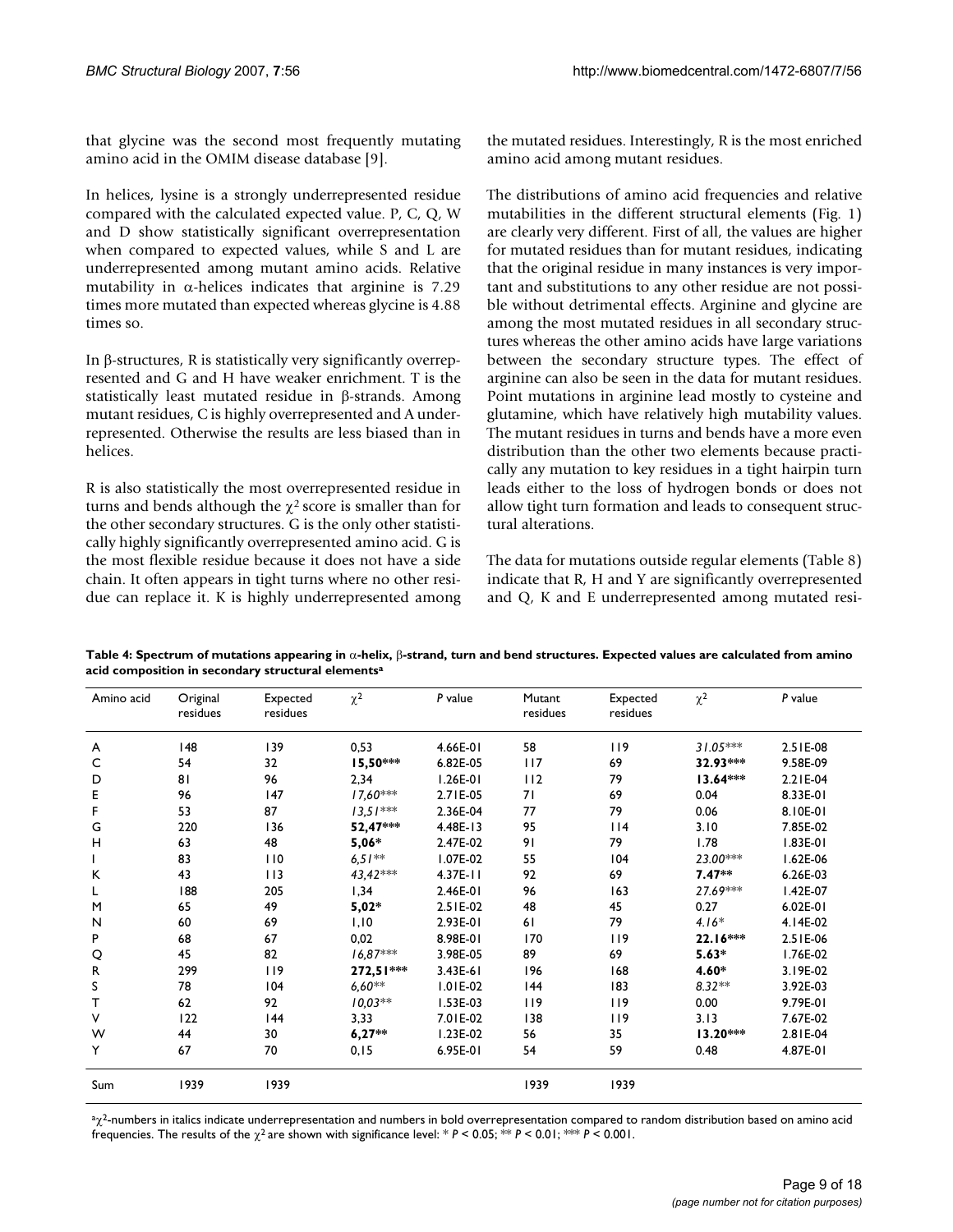| Amino acid | Original<br>residues | Expected<br>residues | $\chi^2$   | P value      | Mutant<br>residues | Expected<br>residues | $\chi^2$   | P value      |
|------------|----------------------|----------------------|------------|--------------|--------------------|----------------------|------------|--------------|
| A          | 89                   | 83                   | 0.45       | 5.03E-01     | 23                 | 57                   | $20.13***$ | 7.25E-06     |
| C          | 26                   | 4                    | $11.27***$ | 7.88E-04     | 56                 | 33                   | $15.76***$ | 7.18E-05     |
| D          | 34                   | 44                   | 2.23       | $1.35E-01$   | 59                 | 38                   | $11.78***$ | 5.99E-04     |
| E          | 61                   | 96                   | $12.71***$ | 3.64E-04     | 26                 | 33                   | 1.54       | 2.15E-01     |
| F          | 28                   | 36                   | 1.76       | $1.84E - 01$ | 37                 | 38                   | 0.02       | 8.87E-01     |
| G          | 48                   | 30                   | $10.69***$ | I.08E-03     | 46                 | 54                   | 1.31       | 2.52E-01     |
| Н          | 23                   | 21                   | 0.13       | 7.19E-01     | 41                 | 38                   | 0.26       | 6.12E-01     |
| L          | 41                   | 51                   | 1.96       | $1.61E-01$   | 29                 | 50                   | $8.63***$  | 3.30E-03     |
| K          | 20                   | 61                   | 27.70***   | $1.41E-07$   | 52                 | 33                   | $10.73***$ | I.05E-03     |
| L          | 101                  | 112                  | 1.04       | 3.09E-01     | 49                 | 78                   | $10.86***$ | 9.85E-04     |
| M          | 41                   | 29                   | $5.11*$    | 2.37E-02     | 24                 | 21                   | 0.34       | 5.59E-01     |
| N          | 22                   | 27                   | 0.1        | 3.00E-01     | 29                 | 38                   | 2.08       | $1.49E - 01$ |
| P          | 29                   | 24                   | 1.15       | 2.84E-01     | 90                 | 57                   | $19.38***$ | I.07E-05     |
| Q          | 28                   | 45                   | $6.12*$    | $1.34E-02$   | 55                 | 33                   | $14.41***$ | I.47E-04     |
| R          | 153                  | 64                   | 122.78***  | I.56E-28     | 73                 | 80                   | 0.70       | 4.04E-01     |
| S          | 36                   | 46                   | 2.22       | $1.36E-01$   | 53                 | 88                   | $13.66***$ | 2.19E-04     |
| т          | 30                   | 38                   | 1.84       | $1.75E-01$   | 61                 | 57                   | 0.31       | 5.79E-01     |
| $\vee$     | 62                   | 59                   | 0.18       | 6.69E-01     | 69                 | 57                   | 2.61       | 1.06E-01     |
| W          | 24                   | 16                   | $4.19*$    | 4.06E-02     | 32                 | 17                   | $14.36***$ | $1.5$ I E-04 |
| Y          | 32                   | 33                   | 0.01       | 9.29E-01     | 24                 | 28                   | 0.68       | 4.08E-01     |
| Sum        | 928                  | 928                  |            |              | 928                | 928                  |            |              |

#### **Table 5: Spectrum of mutations in** α**-helicesa**

a<sub>χ</sub>2-numbers in italics indicate underrepresentation and numbers in bold overrepresentation compared to random distribution based on amino acid frequencies. The results of the  $\chi^2$  are shown with significance level: \* *P* < 0.05; \*\* *P* < 0.01; \*\* *P* < 0.001.

| Amino acid   | Original<br>residues | Expected<br>residues | $\chi^2$   | P value    | Mutant<br>residues | Expected<br>residues | $\chi^2$   | P value     |
|--------------|----------------------|----------------------|------------|------------|--------------------|----------------------|------------|-------------|
| A            | 39                   | 33                   | 0.93       | 3.34E-01   | 4                  | 34                   | $11.49***$ | 6.98E-04    |
| C            | 9                    | 12                   | $4.58*$    | 3.24E-02   | 39                 | 20                   | 19.08***   | I.26E-05    |
| D            | 17                   | 15                   | 0.22       | 6.38E-01   | 26                 | 22                   | 0.56       | 4.54E-01    |
| Е            | 21                   | 25                   | 0.64       | 4.23E-01   | 20                 | 20                   | 0.01       | 9.36E-01    |
| F            | 15                   | 36                   | $12.66***$ | 3.75E-04   | 24                 | 22                   | 0.11       | 7.43E-01    |
| G            | 44                   | 27                   | $10.61***$ | $1.13E-03$ | 27                 | 32                   | 0.86       | 3.54E-01    |
| H            | 23                   | 3                    | $8.33**$   | 3.90E-03   | 32                 | 22                   | $4.06*$    | 4.38E-02    |
|              | 34                   | 49                   | $4.80*$    | 2.84E-02   | 16                 | 29                   | $6.15***$  | $1.3$ IE-02 |
| K            | 3                    | 23                   | $4.60*$    | 3.20E-02   | 23                 | 20                   | 0.57       | 4.49E-01    |
| L            | 63                   | 66                   | 0.10       | 7.48E-01   | 27                 | 46                   | $8.05***$  | 4.56E-03    |
| M            | 4                    | 3                    | 0.03       | 8.53E-01   | 16                 | 3                    | 0.90       | 3.43E-01    |
| $\mathsf{N}$ | 19                   | 4                    | 1.67       | $1.97E-01$ | 20                 | 22                   | 0.27       | 6.05E-01    |
| P            | 15                   | $\mathbf{H}$         | 1.08       | 2.99E-01   | 47                 | 34                   | $5.27*$    | 2.16E-02    |
| Q            | $\overline{0}$       | 16                   | 2.24       | $1.34E-01$ | 20                 | 20                   | 0.01       | 9.36E-01    |
| R            | 77                   | 29                   | 80.03***   | 3.69E-19   | 60                 | 48                   | 3.17       | 7.50E-02    |
| s            | 15                   | 23                   | 2.88       | 8.98E-02   | 55                 | 52                   | 0.18       | $6.68E-01$  |
| т            | 16                   | 35                   | $10.20***$ | $1.41E-03$ | 36                 | 34                   | 0.16       | 6.88E-01    |
| $\vee$       | 53                   | 71                   | $4.44*$    | 3.51E-02   | 27                 | 34                   | 1.32       | 2.50E-01    |
| W            | 16                   | 10                   | 3.23       | 7.25E-02   | 8                  | $\overline{10}$      | 0.34       | 5.61E-01    |
| Y            | 27                   | 27                   | 0.00       | 9.60E-01   | 3                  | 17                   | 0.87       | 3.50E-01    |
| Sum          | 550                  | 550                  |            |            | 550                | 550                  |            |             |

#### **Table 6: Spectrum of mutations in** β**-strandsa**

aχ<sup>2</sup>-numbers in italics indicate underrepresentation and numbers in bold overrepresentation compared to random distribution based on amino acid frequencies. The results of the  $\chi^2$  are shown with significance level: \*  $P < 0.05$ ; \*\*  $P < 0.01$ ; \*\*  $P < 0.001$ .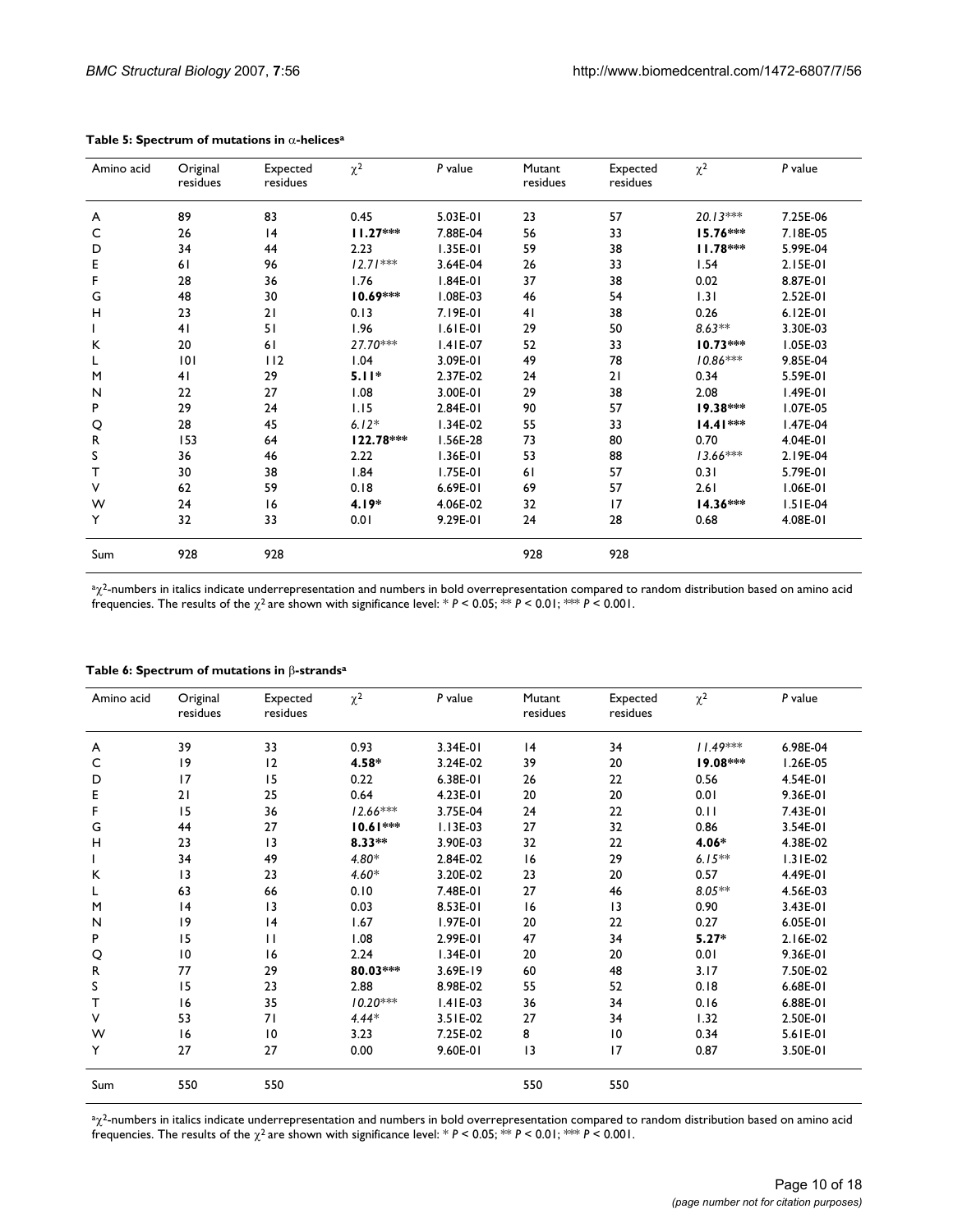| Amino acid   | Original<br>residues | Expected<br>residues | $\chi^2$   | P value      | Mutant<br>residues | Expected<br>residues | $\chi^2$   | P value    |
|--------------|----------------------|----------------------|------------|--------------|--------------------|----------------------|------------|------------|
| A            | 20                   | 24                   | 0.79       | 3.73E-01     | 21                 | 28                   | 1.85       | 1.74E-01   |
| C            | 9                    | 7                    | 0.97       | 3.26E-01     | 22                 | 16                   | 1.86       | $1.72E-01$ |
| D            | 30                   | 35                   | 0.70       | 4.04E-01     | 27                 | 9                    | 3.56       | 5.92E-02   |
| Е            | 4                    | 27                   | $6.28**$   | I.22E-02     | 25                 | 16                   | $4.43*$    | 3.54E-02   |
| F            | 10                   | 16                   | 2.13       | $1.45E-01$   | 16                 | 9                    | 0.42       | 5.16E-01   |
| G            | 128                  | 72                   | 43.23***   | 4.87E-11     | 22                 | 27                   | 0.94       | 3.32E-01   |
| Н            | 17                   | 3                    | 1.12       | 2.91E-01     | 8                  | 9                    | 0.04       | 8.51E-01   |
| I.           | 8                    | 12                   | 1.20       | 2.73E-01     | $\overline{10}$    | 25                   | $8.75***$  | 3.10E-03   |
| K            | 10                   | 28                   | $11.80***$ | 5.92E-04     | 17                 | 16                   | 0.02       | 8.95E-01   |
| L            | 24                   | 30                   | 1.27       | 2.60E-01     | 20                 | 39                   | $9.12**$   | 2.53E-03   |
| M            | 10                   | 8                    | 0.67       | 4.13E-01     | 8                  | $\mathbf{H}$         | 0.63       | 4.27E-01   |
| $\mathsf{N}$ | 9                    | 26                   | 1.72       | 1.90E-01     | 12                 | 9                    | 2.47       | $1.16E-01$ |
| P            | 24                   | 29                   | 1.02       | 3.12E-01     | 33                 | 28                   | 0.81       | 3.69E-01   |
| Q            | $\overline{7}$       | 21                   | $9.71***$  | I.84E-03     | 4                  | 16                   | 0.37       | 5.44E-01   |
| R            | 69                   | 26                   | 70.17***   | $5.44E - 17$ | 63                 | 40                   | $13.25***$ | 2.73E-04   |
| S            | 27                   | 34                   | 1.27       | 2.59E-01     | 36                 | 44                   | 1.30       | 2.55E-01   |
| т            | 16                   | 20                   | 0.68       | 4.09E-01     | 22                 | 28                   | 1.37       | $2.41E-01$ |
| $\vee$       | 7                    | 17                   | $6.05***$  | I.39E-02     | 42                 | 28                   | $6.72**$   | 9.52E-03   |
| W            | 4                    | 5                    | 0.07       | 7.92E-01     | 16                 | 8                    | $7.33**$   | 6.78E-03   |
| Y            | 8                    | $\mathbf{H}$         | 1.02       | 3.13E-01     | 17                 | 4                    | 0.59       | 4.42E-01   |
| Sum          | 461                  | <b>461</b>           |            |              | 461                | 46 I                 |            |            |

#### **Table 7: Spectrum of mutations in turns and bendsa**

a<sub>χ</sub>2-numbers in italics indicate underrepresentation and numbers in bold overrepresentation compared to random distribution based on amino acid frequencies. The results of the  $\chi^2$  are shown with significance level: \* *P* < 0.05; \*\* *P* < 0.01; \*\* *P* < 0.001.

| Amino acid<br>group | Original<br>residues | Expected<br>residues | $\chi^2$   | P value    | Mutant<br>residues | Expected<br>residues | $\chi^2$ | P value    |
|---------------------|----------------------|----------------------|------------|------------|--------------------|----------------------|----------|------------|
| A                   | 8                    | 22                   | 0.84       | 3.58E-01   | 21                 | 29                   | 2.16     | $1.42E-01$ |
| C                   | 12                   | 7                    | 4.51       | 3.37E-02   | 25                 | 17                   | $3.93*$  | 4.73E-02   |
| D                   | 46                   | 34                   | 4.20       | 4.04E-02   | 17                 | 9                    | 0.27     | 6.06E-01   |
| E                   | 10                   | 22                   | $6.53**$   | I.06E-02   | 17                 | 17                   | 0.00     | 9.72E-01   |
| F                   | 15                   | 17                   | 0.17       | 6.83E-01   | 3                  | 9                    | 2.04     | $1.53E-01$ |
| G                   | 35                   | 32                   | 0.37       | 5.40E-01   | 26                 | 28                   | 0.10     | 7.48E-01   |
| н                   | 27                   | 4                    | $13.05***$ | 3.04E-04   | 24                 | 9                    | 1.16     | 2.81E-01   |
|                     | 9                    | 17                   | 0.23       | 6.32E-01   | 16                 | 25                   | 3.41     | 6.48E-02   |
| Κ                   | $\mathbf{H}$         | 27                   | $9.15***$  | 2.49E-03   | 3                  | 17                   | 0.88     | 3.47E-01   |
| L                   | 29                   | 36                   | 1.36       | $2.44E-01$ | 43                 | 40                   | 0.27     | $6.04E-01$ |
| M                   | 6                    | 9                    | 0.93       | 3.36E-01   | 13                 | $\mathbf{H}$         | 0.43     | 5.11E-01   |
| N                   | 0                    | 23                   | $6.96***$  | 8.34E-03   | 30                 | 9                    | 5.98**   | I.45E-02   |
| P                   | 61                   | 52                   | 1.44       | 2.29E-01   | 26                 | 29                   | 0.29     | 5.90E-01   |
| Q                   | 3                    | 20                   | 13.97***   | I.86E-04   | 17                 | 17                   | 0.00     | 9.72E-01   |
| R                   | 53                   | 23                   | 37.42***   | $9.51E-10$ | 49                 | 41                   | 1.59     | 2.08E-01   |
| S                   | 31                   | 40                   | 2.13       | $1.45E-01$ | 47                 | 45                   | 0.13     | $7.14E-01$ |
| т                   | 24                   | 30                   | 1.25       | 2.63E-01   | 22                 | 29                   | 1.65     | $1.99E-01$ |
| V                   | 25                   | 25                   | 0.00       | 9.44E-01   | 25                 | 29                   | 0.53     | 4.68E-01   |
| W                   | 8                    | 6                    | 0.41       | 5.22E-01   | $\mathbf{H}$       | 8                    | 0.78     | 3.76E-01   |
| Y                   | 29                   | 17                   | $8.77**$   | 3.06E-03   | 17                 | 4                    | 0.45     | 5.02E-01   |
| Sum                 | 472                  | 472                  |            |            | 472                | 472                  |          |            |

**Table 8: Mutated and mutant residues not in secondary structuresa**

aχ<sup>2</sup>-numbers in italics indicate underrepresentation and numbers in bold overrepresentation compared to random distribution based on amino acid frequencies. The results of the  $\chi^2$  are shown with significance level: \*  $P < 0.05$ ; \*\*  $P < 0.01$ ; \*\*  $P < 0.001$ .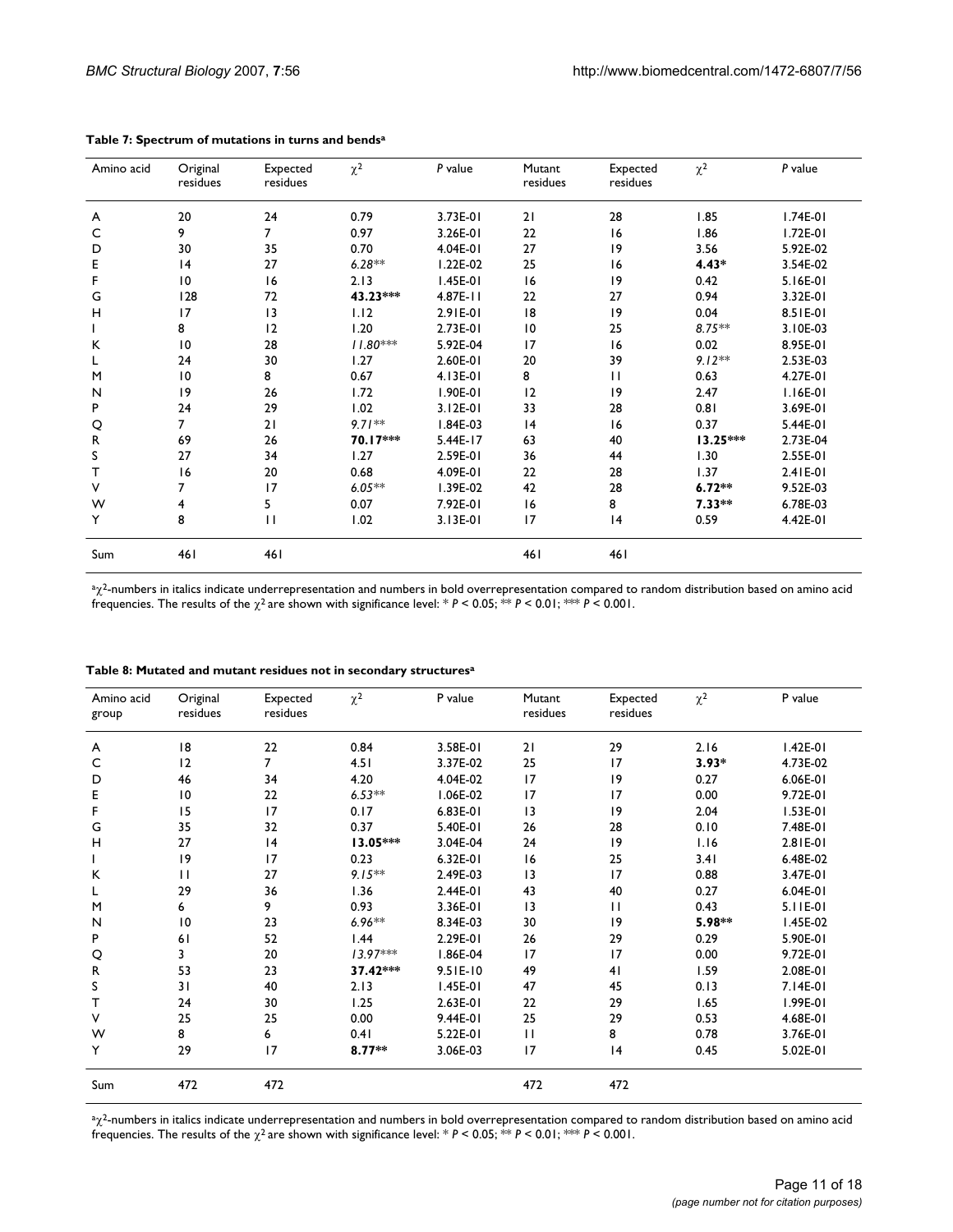| Amino acid<br>group   | Original<br>residues | Expected<br>residues | $\chi^2$   | P value     | Mutant<br>residues | Expected<br>residues | $\chi^2$ | P value  |
|-----------------------|----------------------|----------------------|------------|-------------|--------------------|----------------------|----------|----------|
| Hydrophobic           | 355                  | 348                  | 0.13       | 7.19E-01    | 320                | 322                  | 0.01     | 9.13E-01 |
| Positively<br>charged | 95                   | 140                  | $14.36***$ | $1.5$ IE-04 | 85                 | 71                   | 2.75     | 9.71E-02 |
| Negatively<br>charged | 196                  | 147                  | $16.56***$ | 4.71E-05    | 166                | 152                  | 1.39     | 2.39E-01 |
| Conformatio<br>nal    | 77                   | 54                   | $9.96**$   | I.60E-03    | 136                | $\mathbf{H}$         | $5.50*$  | 1.90E-02 |
| Polar                 | 86                   | $ $  8               | $8.70**$   | 3.17E-03    | 137                | 159                  | 2.94     | 8.62E-02 |
| $A+T$                 | 119                  | 2                    | 0.04       | 8.34E-01    | 84                 | 114                  | $7.73**$ | 5.44E-03 |
| Sum                   | 928                  | 928                  |            |             | 928                | 928                  |          |          |

| Table 9: Spectrum of mutations in $\alpha$ -helices in amino acid groups $^{\tt a}$ |  |
|-------------------------------------------------------------------------------------|--|
|-------------------------------------------------------------------------------------|--|

aχ<sup>2</sup>-numbers in italics indicate underrepresentation and numbers in bold overrepresentation compared to random distribution based on amino acid frequencies. The results of the  $\chi^2$  are shown with significance level: \*  $P < 0.05$ ; \*\*  $P < 0.01$ ; \*\*  $P < 0.001$ .

| Amino acid<br>group   | Original<br>residues | Expected<br>residues | $\chi^2$   | P value  | Mutant<br>residues | Expected<br>residues | $\chi^2$ | P value      |
|-----------------------|----------------------|----------------------|------------|----------|--------------------|----------------------|----------|--------------|
| Hydrophobic           | 241                  | 285                  | $6.72**$   | 9.54E-03 | 170                | 9                    | 2.27     | $1.32E - 01$ |
| Positively<br>charged | 38                   | 40                   | 0.12       | 7.31E-01 | 46                 | 42                   | 0.36     | 5.47E-01     |
| Negatively<br>charged | 113                  | 65                   | 35.48***   | 2.58E-09 | 115                | 90                   | $7.07**$ | 7.82E-03     |
| Conformatio<br>nal    | 59                   | 39                   | $10.86***$ | 9.81E-04 | 74                 | 66                   | 0.98     | $3.21E-01$   |
| Polar                 | 44                   | 53                   | 1.62       | 2.03E-01 | 95                 | 94                   | 0.01     | 9.18E-01     |
| $A+T$                 | 55                   | 68                   | 2.58       | 1.08E-01 | 50                 | 67                   | $4.47*$  | 3.45E-02     |
| Sum                   | 550                  | 550                  |            |          | 550                | 550                  |          |              |

a<sub>χ</sub>2-numbers in italics indicate underrepresentation and numbers in bold overrepresentation compared to random distribution based on amino acid frequencies. The results of the  $\chi^2$  are shown with significance level: \*  $P < 0.05$ ; \*\*  $P < 0.01$ ; \*\*  $P < 0.001$ .

| Table 11: Spectrum of mutations in turns and bends in amino acid groups <sup>a</sup> |  |
|--------------------------------------------------------------------------------------|--|

| Amino acid<br>group   | Original<br>residues | Expected<br>residues | $\chi^2$   | P value    | Mutant<br>residues | Expected<br>residues | $\chi^2$ | P value     |
|-----------------------|----------------------|----------------------|------------|------------|--------------------|----------------------|----------|-------------|
| Hydrophobic           | 80                   | 105                  | $6.02**$   | $1.42E-02$ | 151                | 160                  | 0.50     | 4.80E-01    |
| Positively<br>charged | 44                   | 62                   | $5.21*$    | 2.24E-02   | 52                 | 35                   | $7.92**$ | 4.88E-03    |
| Negatively<br>charged | 96                   | 68                   | $11.94***$ | 5.48E-04   | 98                 | 75                   | $6.87**$ | 8.78E-03    |
| Conformatio<br>nal    | 152                  | 102                  | 24.95***   | 5.90E-07   | 55                 | 55                   | 0.00     | $9.7$   E-0 |
| Polar                 | 53                   | 81                   | $9.44**$   | 2.12E-03   | 62                 | 79                   | 3.58     | 5.85E-02    |
| $A+T$                 | 36                   | 44                   | 1.48       | 2.24E-01   | 43                 | 56                   | 3.20     | 7.34E-02    |
| Sum                   | 461                  | 461                  |            |            | 461                | 461                  |          |             |

 $a_\chi$ 2-numbers in italics indicate underrepresentation and numbers in bold overrepresentation compared to random distribution based on amino acid frequencies. The results of the  $\chi^2$  are shown with significance level: \*  $P$  < 0.05; \*\*  $P$  < 0.01; \*\*  $P$  < 0.001.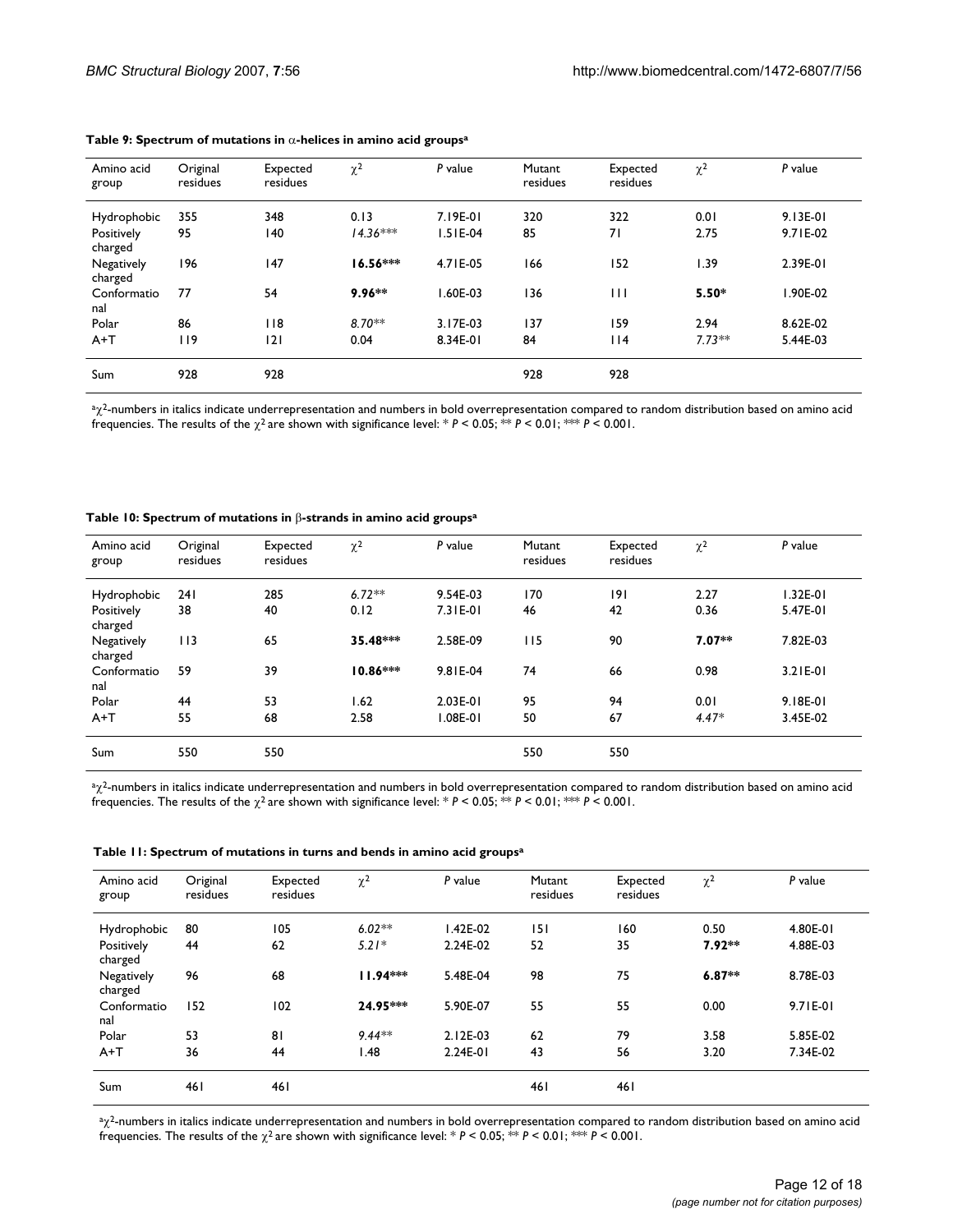dues while N is the only residue type that is significantly overrepresented.

#### *Mutational spectrum in amino acid groups within structural elements*

Amino acids can be grouped based on their physicochemical nature. The reason for performing an analysis with residue categories is that in many sites the specific amino acid is not very important but the suitable properties it provides is. This can be seen e.g. in multiple sequence alignments of protein families. We used the following six groups: hydrophobic (V, I, L, F, M, W, Y, C), positively charged (R, K, H), negatively charged (D and E), conformational (G and P), polar (N, Q, S) and (A and T)  $[45]$ . These groups follow the amino acid substitution matrices used for sequence alignments and database searches. The results for amino acid frequencies in the secondary structure types are in Tables 9, 10, 11. Different groups are over- or underrepresented in different structure types. Negatively charged residues, due to arginine, are overrepresented in all three tables. Conformational residues are also overrepresented in all three secondary structure classes, but with varying  $\chi^2$ -values. Positively charged amino acids are significantly underrepresented in helices and overrepresented in turns and bends.

Mutations to polar residues are significantly depleted in  $\alpha$ -helices and especially so in turns and bends. The number of significant observations is lower in mutant residues. Negatively charged amino acids are overrepresented in both β-structures and in bends and turns, although the enrichment is relatively weak. Alanine and threonine are underrepresented in both helices and βstrands. These results likely reflect the importance of the original residue. Many disease-causing mutations affect the same positions indicating that the site is structurally or functionally important, where any mutation disrupts the protein activity.

#### *Changes in amino acid volume and charge due to mutations*

Next we examined the differences in volume and charge between the original residue and the replacing mutant residue (Fig. 2). The replacing residues within α-helices and β-strand structures are generally physically smaller than the original residues while in turns and bends the volume is remarkably increased. In  $3_{10}$ -helices the replacing residue is on average 13.5  $\AA$ <sup>3</sup> smaller than the original residue and in  $\alpha$ -helices almost 4 Å<sup>3</sup> smaller. Mutations to residues in β-bridges increase the volume, while mutations in β-strands on average reduce the volume of the amino acid. The increase in volume in turns is 22.6  $\AA$ <sup>3</sup> and in bends 15.8  $\AA^3$ , thus on average the replacing residue is much larger than the original residue. In turns and bends, glycines form the biggest group among mutated native amino acids. Because glycine is the smallest amino acid, all mutations in G increase the volume of the protein. Differences at the amino acid level show that there are clear peaks in some residues, and that the changes in all secondary structure types are very similar (Fig. 3). Glycine (68 Å<sup>3</sup>) is replaced by residues that are on average 85 Å<sup>3</sup> larger in turns and bends, 83 Å<sup>3</sup> larger in α-helices and 78 Å<sup>3</sup> larger in β-strands. The largest residues are W, Y, F and R. The largest amino acid, tryptophan  $(237 \text{ Å}^3)$  is replaced by residues whose volume is on average 100 Å3 smaller in β-strands and 94 Å<sup>3</sup> and 93 Å<sup>3</sup> smaller in α-helices and turns and bends, respectively. Being a bulky residue, tryptophan is very rare in turns and bends. In our dataset W accounted for 1% of all residues in turns and bends. There was just one mutated W in bends and three in turns.

Average changes in isoelectric point (IEP) are similar for the main secondary structure types (Fig. 2C). In all the structures the IEP is increased on average compared to the normal structure. There are differences in the extent of the change, the largest changes are in turns and bends – on average close to 0.8 pI. The reason for the dramatic average increase in pI values is the introduction of prolines and lysines that have relatively high pI values. Arginine has the highest pI value of all amino acids, but in turns and bends there is almost equally high enrichments of arginines both in mutated and mutant residues, so arginines do not affect IEP crucially. Figure 2D also shows in detail the changes in different helices and β-structures. The change is much larger in  $3_{10}$ -helices than in  $\alpha$ -helices. A similar situation is seen for bends in which mutations lead to clearly larger changes. Differences at the amino acid level show that changes in charge in  $α$ -helices and βstrand structures are minor but in turns and bends there are clear peaks in some of the residues. C and E are replaced by residues with lower pI values and basic K and R by residues with higher pI values (Fig. 4).

#### *The role of contact energies*

We used RankViaContact [46] to calculate residue contact energies for all proteins in the dataset based on threedimensional structures. The contact energies of the mutated residues range from very strong -27.6 to 7.8. The mutations are ranked based on their calculated contact energies. A slight majority (55%) of the mutations have strong or very strong contact energies. Most residues with strong contact energies are important for the stability of the protein structure. Many of the disease-related mutations are thus located in crucial structural sites in which alterations are deleterious. In figure 5A the count of contact energies of the mutated residues has been calculated in all proteins and separately for secondary structures. In β-strand the distribution of contact energies are even, but in other structures the distribution is biased towards weak positive contact energies.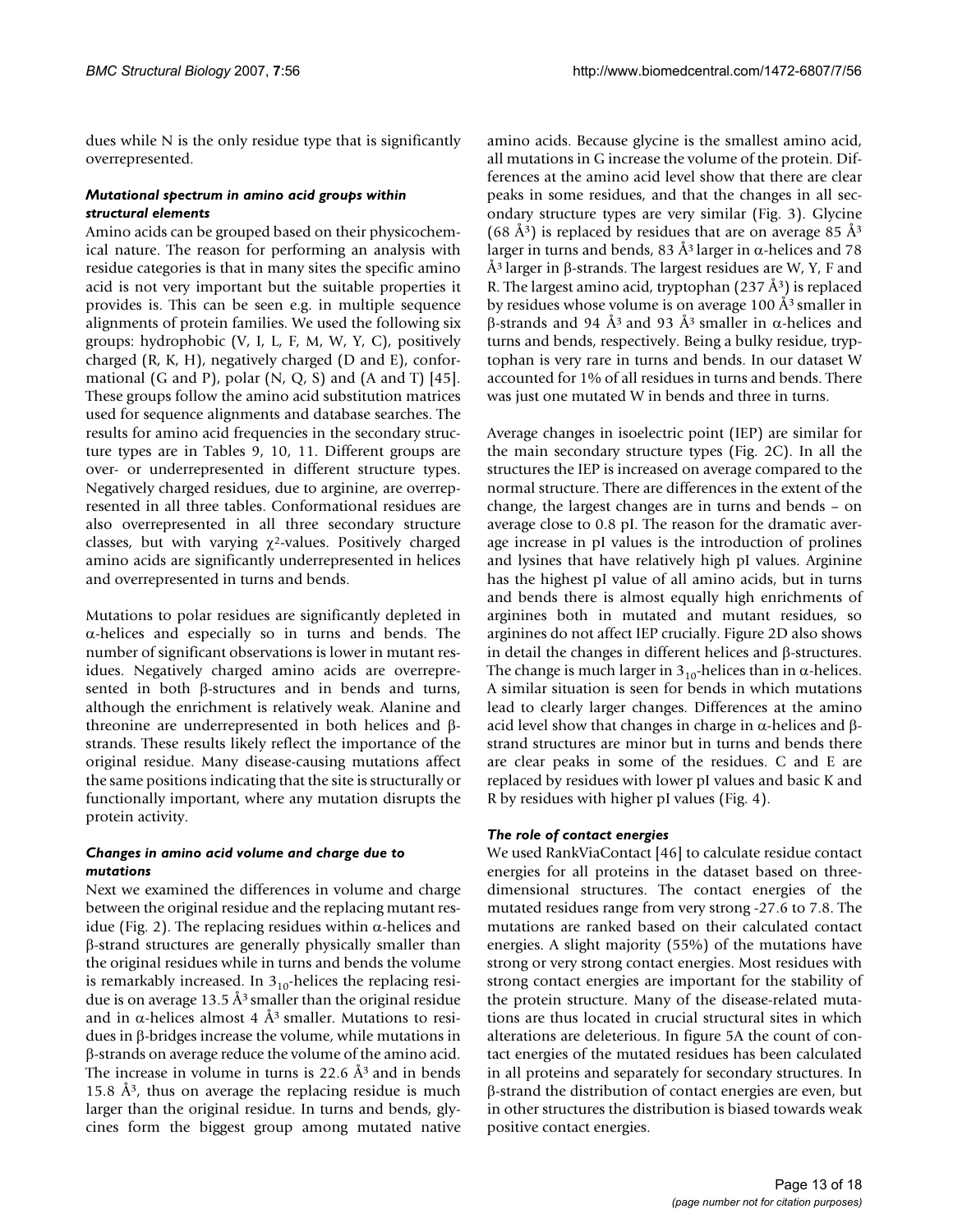Figure 5B shows the contact energy distribution for mutations in proteins and secondary structure types as well as outside the secondary structural elements. The curves have quite similar overall shapes although the location of the peak for the maximal occurrence varies. Of note is also that the mutation positions in turns and bends and outside secondary structures do not appear in sites of very strong contacts. Mutation sites in β-structures have very even distribution throughout the contact energy range.

We organized the residues into six groups based on their physicochemical properties and calculated the percentages of strong and weak contact energies in the groups (Fig. 6). Among hydrophobic residues more than 90% of the original amino acids have strong contact energies. Polar, conformational, positively and negatively charged mutated residues have for the most part weak contact energies (70–85%). A and T residues have mainly strong contact energies. These results indicate the importance of the residue type for interactions – whether hydrophobic, van der Waals or electronic interactions. Charged residues often form salt bridges, while hydrophobic and aliphatic amino acids are involved in weaker interactions. A large proportion of mutated residues are forming interactions which are essential for the protein and its structure. Struc-



#### tural alterations are the most common consequence of disease-causing mutations [18].

#### **Conclusion**

Germline substitutions leading to the replacement of a native residue can result in either benign effects (e.g. polymorphisms) or in genetic disease. It has been shown that most positions in proteins can be altered without serious effects on protein structure or function [47]. On the other hand, the majority of disease-causing mutations have structural effects [14]. Therefore, mutations that are phenotypic for disease indicate the importance for the specific location. Knowledge of the molecular basis of mutations is important and can be used in several ways.

Mutation spectra are clearly different for the different structural elements. The most prominent feature for all the elements is the strong overrepresentation of arginine as mutated residue. Large changes in the properties of mutant amino acids, in volume or charge, are diseaserelated, but there are large differences for the structural elements. Contact energy distributions of mutated residues are surprisingly similar except for β structures. About half of the mutation sites are involved in strong or very strong amino acid interactions. In conclusion, there are many and strong trends in mutant and mutated residues.



#### **Figure 3**

**Changes in mutations to residue volumes**. Average changes in mutations to residue volumes in  $\alpha$ -helices (red), β-strands (blue), turns and bends (green). The thick line indicates the original amino acid volumes. Outer rings indicate addition in volume and inner rings reduction, in steps of 35  $A^3$ .

#### **Figure 4**

**Changes in mutations to residue charges**. Average changes in mutations to residue charges in  $α$ -helices (red),  $β$ strands (blue), turns and bends (green). The thick line indicates the original amino acid charges. Outer rings indicate higher charge values and inner rings lower, in steps of 1.25 pI.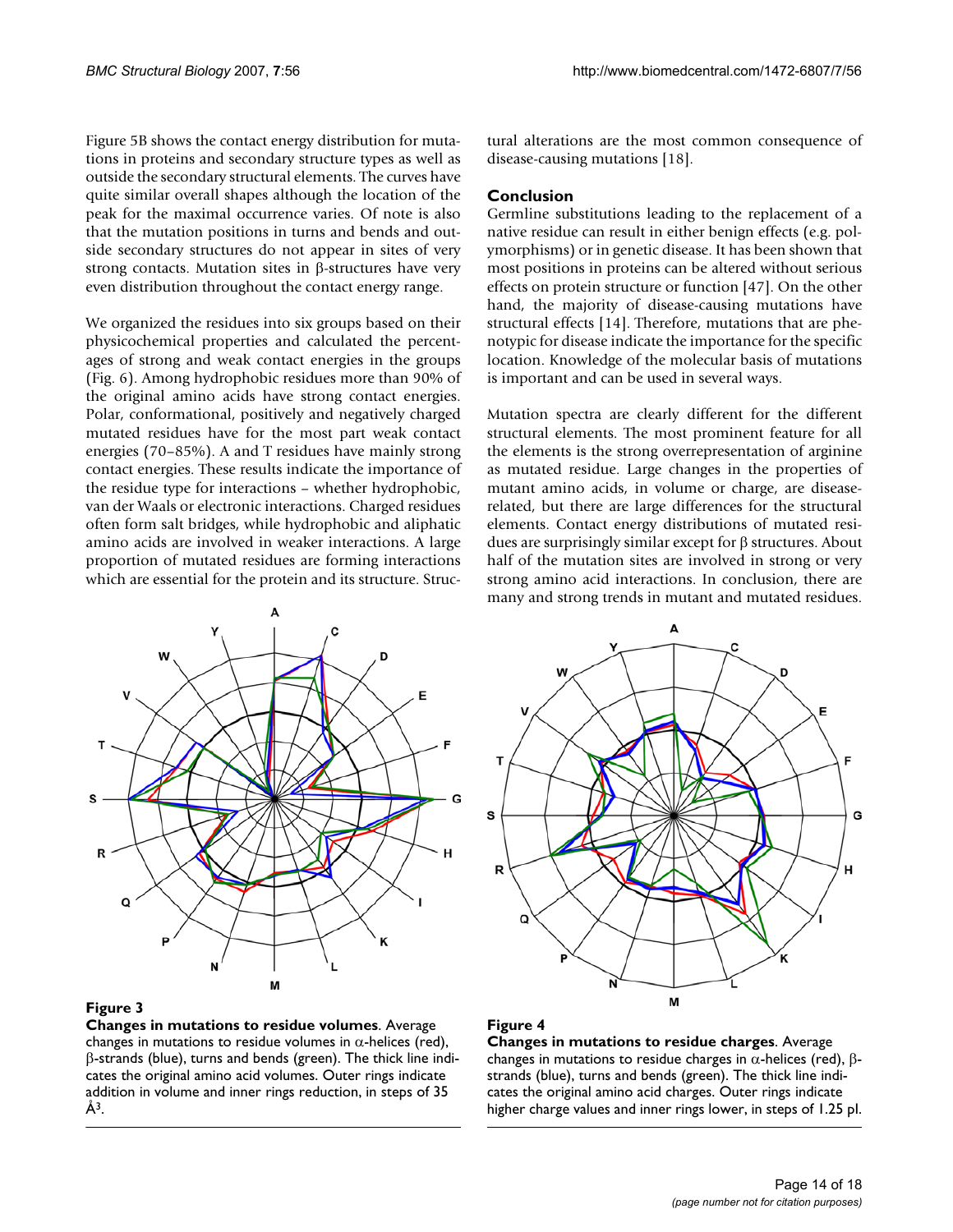

**Figure 5** 

**Distribution of contact energies for mutated amino acids**. The energies were calculated with the RankViaContact program. A) Data for all mutations, and B) distribution in secondary structural elements  $\alpha$ -helices (red), β-strands (blue), turns and bends (green), outside secondary structures (yellow), and whole proteins (black).

The trends are statistically significantly different for the different secondary structures.

Previously, mutation statistics have been studied at a general level [8,12,48] as well as a structural level [9,12], but detailed analysis of the spectrum and effects of mutations within secondary structural elements has been missing. In the study of Ferrer-Costa et al. [12] the dataset consisted of 1169 disease-associated single amino acid polymorphisms (daSAPs) distributed over 73 proteins with structure information from the PDB. The study combines information from all secondary structure elements without element specific data. In the study of Steward and coworkers [9] 63 proteins contained 1292 disease-associated sites. They did not analyse secondary structures separately. Our study involved 1939 missense mutations in secondary structures and 2411 mutations altogether. We localized the majority of missense mutations to α-helices. The biggest group of daSAPs is found in coils, and helices contain 36.7% of all daSAPs. Ferrer-Costa et al. also included volume comparisons in their study. In contrast to our work, the size changes to daSAPs were calculated for the whole dataset. We calculated the changes for each secondary structure type separately, also at amino acid level. Arginine is the most commonly mutated residue. The result is identical to Steward et al [9]. Wang and Moult [18] examined 262 missense mutations in 23 proteins and concluded that 80% of mutations destabilize the protein structure relative to the folded state based on changes in hydrophobic burial, backbone strain, overpacking, and electrostatic interactions. In several other studies, structural properties have been combined with a sequence profile for the mutated position [21,23,49], which reflects the occurrence of other amino acid types at corresponding sites in homologous proteins.

Vitkup et al. [11] investigated in total, 4236 mutations from 436 genes and concluded that mutations at arginine and glycine residues are together responsible for about 30% of genetic diseases. This result is similar to ours. In our dataset, 25% of all missense mutations occur in R and G, and 23% are present in the examined secondary structures. Vitkup et al. also found that random mutations at tryptophan and cysteine have the highest probability of causing disease, which is in line with our results. The overall relative mutability to mutant residues is 3.46 for C and 3.31 for W compared to alanine which has the lowest ratio of observed vs. expected mutations and is considered as 1.

To correlate the mutated and mutant types to protein structures it is important to know at which secondary structural element the alteration appears. Protein function and interactions require both stability and specificity. Proteins fold according to the minimum free energy. In contrast, they organize themselves to recognize a transition state or a ligand [50]. Amino acids and mutations have very distinct differences in the frequencies in the secondary structural elements. Multiple sequence alignments can be used to investigate allowed substitutions in protein families. Our analysis revealed mutation types which are most likely deleterious. This information could also be used for the development and optimization of amino acid comparison tables for individual secondary structural elements. Our data could also add to the reliability of the predictions of mutation effects.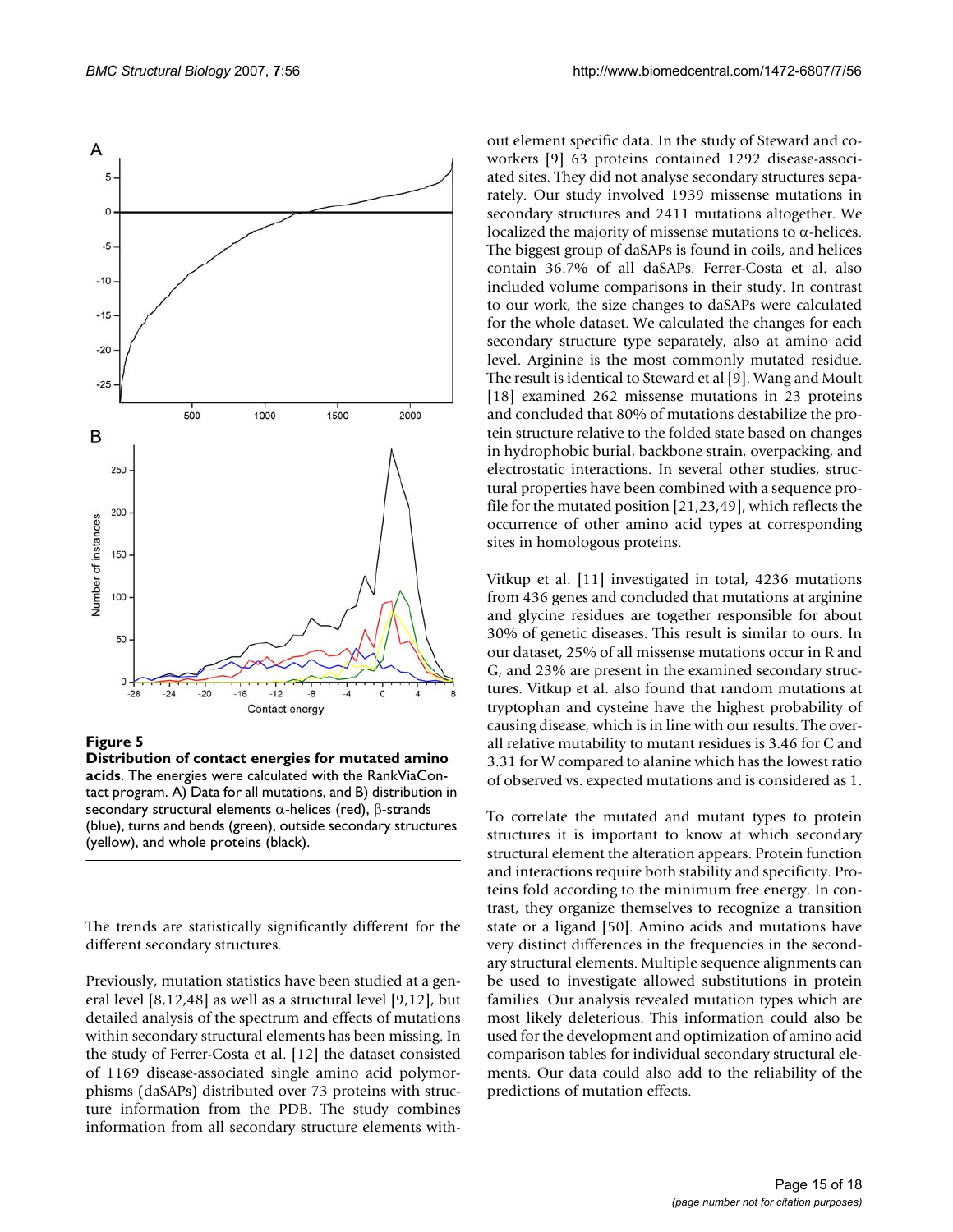

#### **Figure 6**

**Mutant residues with strong and weak contact energies**. The percentage of mutant residues with strong (black) and weak (white) contact energies in physicochemical amino acid groups.

#### **Methods**

We investigated proteins for which numerous diseasecausing missense mutations were available along with an experimentally defined three-dimensional structure. Mutation data was collected from BTKbase [51-53] for Btk mutations, CD40Lbase [54-56] for CD40L mutations and from Human Gene Mutation Database (HGMD) [6] for the remainder. The publicly available mutations are in the supplementary table 4 [see Additional file 4], full list is available from authors by request. The DSSP program [57] was used to identify secondary structures for three helix types, two extended β-strand types, turns and bends, based on the stereochemistry of the protein structure. The DSSP program was used to systematically assign secondary structures for each residue in the three-dimensional structures obtained from the Protein Data Bank (PDB) [58]. A Perl script was written to connect mutation information to protein structure data (dssp files).

If more than one structure existed for a protein or a protein domain, the one with the highest resolution and the longest chain length was chosen. All data was stored in a mySQL database. Altogether we investigated 44 proteins with a total of 12540 residues, of which 9878 were in the examined secondary structures. The proteins contained 2411 different disease-causing mutations, 1939 present in secondary structures.

The RankViaContact service was used to calculate residueresidue contact energies based on a coarse-grained model [46]. The energy parameters used for residue-residue contacts [59] were derived considering the secondary structural environments. The contact energies were estimated for all the missense mutations located in the secondary structures.

Mutation statistics were analysed by comparing the frequencies of the obtained mutations with the expected values. Expected values for mutated residues within  $α$ helices, β-strands and turns and bends were calculated using the distribution of all amino acids in respective secondary structure. In the case of the mutant amino acids within different secondary structures, the expected values were calculated from codon diversity by taking into account all possible amino acid substitutions. In order to reveal how the mutation distribution in secondary structures compares to the overall distribution of mutations in the dataset, the expectation values for mutated and mutant residues were calculated based on all the mutations in secondary structures.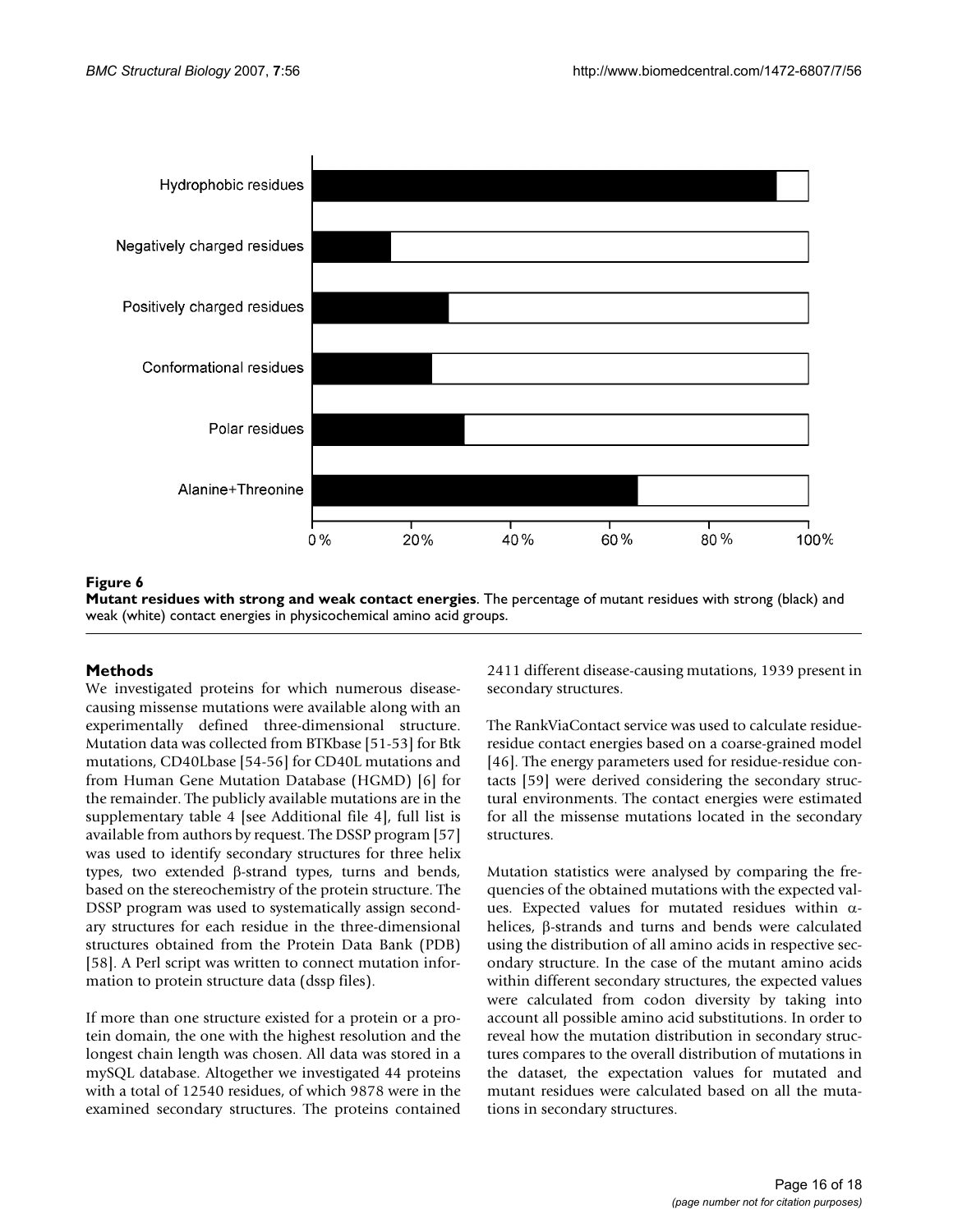The  $\chi^2$  test was used to determine the significance of the results. Chi square values were calculated using the following formula:

$$
\chi^2 = \Sigma \frac{(f_o - f_e)^{2}}{f_e}
$$

where  $f<sub>o</sub>$  is the observed frequency and  $f<sub>e</sub>$  is the expected frequency for an amino acid. *P*-values and 95% confidence intervals were estimated in one-tailed fashion. Relative mutability was calculated using the formula:

$$
Rm(N) = \frac{(N_{obs} \cdot N'_{exp})}{(N'_{obs} \cdot N_{exp})'}
$$

where *N'* is the least mutated residue type that was obtained by calculating the ratio between observed and expected value. *N* represents the number of mutated original or mutant residues for an amino acid type. The relative mutability was calculated for each residue type in all the investigated secondary structural elements.

In order to calculate changes in the isoelectric point we used the Emboss iep program [60] to predict IEPs for native and mutant proteins. The average change in IEP in each secondary structure type was calculated. The changes in residue volumes in different secondary structure types were obtained by using residue volumes [61]. The results were weighted by the amount of individual mutations and averaged by the number of mutant residues in respective secondary structures.

#### **Authors' contributions**

SK and MV designed the study together. SK collected data, formed the database and performed the statistical analysis. All authors read and approved the final manuscript.

#### **Additional material**

#### **Additional file 1**

*Spectrum of mutations appearing in* α*-helix. Expected values are calculated from mutated and mutant amino acid composition in the studied proteins.*

Click here for file

[\[http://www.biomedcentral.com/content/supplementary/1472-](http://www.biomedcentral.com/content/supplementary/1472-6807-7-56-S1.doc) 6807-7-56-S1.doc]

#### **Additional file 2**

*Spectrum of mutations appearing in* β*-strand. Expected values are calculated from mutated and mutant amino acid composition in the studied proteins.*

Click here for file

[\[http://www.biomedcentral.com/content/supplementary/1472-](http://www.biomedcentral.com/content/supplementary/1472-6807-7-56-S2.doc) 6807-7-56-S2.doc]

#### **Additional file 3**

*Spectrum of mutations appearing in turn and bend structures. Expected values are calculated from mutated and mutant amino acid composition in the studied proteins.* Click here for file

[\[http://www.biomedcentral.com/content/supplementary/1472-](http://www.biomedcentral.com/content/supplementary/1472-6807-7-56-S3.doc) 6807-7-56-S3.doc]

#### **Additional file 4**

*The publicly available mutations. List of analysed mutations obtained from publicly available databases, BTKbase, CD40Lbase and SwissProt* Click here for file

[\[http://www.biomedcentral.com/content/supplementary/1472-](http://www.biomedcentral.com/content/supplementary/1472-6807-7-56-S4.doc) 6807-7-56-S4.doc]

#### **Acknowledgements**

Financial support from the Finnish Academy and the Medical Research Fund of Tampere University Hospital is gratefully acknowledged.

#### **References**

- 1. Cotton RG, Kazazian HH Jr.: **Toward a Human Variome Project.** *Hum Mutat* 2005, **26:**499.
- 2. Horaitis O, Cotton RG: **[The challenge of documenting muta](http://www.ncbi.nlm.nih.gov/entrez/query.fcgi?cmd=Retrieve&db=PubMed&dopt=Abstract&list_uids=15108276)[tion across the genome: the human genome variation soci](http://www.ncbi.nlm.nih.gov/entrez/query.fcgi?cmd=Retrieve&db=PubMed&dopt=Abstract&list_uids=15108276)[ety approach.](http://www.ncbi.nlm.nih.gov/entrez/query.fcgi?cmd=Retrieve&db=PubMed&dopt=Abstract&list_uids=15108276)** *Hum Mutat* 2004, **23:**447-452.
- 3. Piirilä H, Väliaho J, Vihinen M: **Immunodeficiency mutation databases (IDbases).** *Human Mutation* 2006, **in press:**.
- 4. Service RF: **[Gene sequencing. The race for the \\$1000 genome.](http://www.ncbi.nlm.nih.gov/entrez/query.fcgi?cmd=Retrieve&db=PubMed&dopt=Abstract&list_uids=16543431)** *Science* 2006, **311:**1544-1546.
- 5. Botstein D, Risch N: **[Discovering genotypes underlying human](http://www.ncbi.nlm.nih.gov/entrez/query.fcgi?cmd=Retrieve&db=PubMed&dopt=Abstract&list_uids=12610532) [phenotypes: past successes for mendelian disease, future](http://www.ncbi.nlm.nih.gov/entrez/query.fcgi?cmd=Retrieve&db=PubMed&dopt=Abstract&list_uids=12610532)** [approaches for complex disease.](http://www.ncbi.nlm.nih.gov/entrez/query.fcgi?cmd=Retrieve&db=PubMed&dopt=Abstract&list_uids=12610532) **Suppl:**228-237.
- 6. Stenson PD, Ball EV, Mort M, Phillips AD, Shiel JA, Thomas NS, Abeysinghe S, Krawczak M, Cooper DN: **[Human Gene Mutation](http://www.ncbi.nlm.nih.gov/entrez/query.fcgi?cmd=Retrieve&db=PubMed&dopt=Abstract&list_uids=12754702) [Database \(HGMD\): 2003 update.](http://www.ncbi.nlm.nih.gov/entrez/query.fcgi?cmd=Retrieve&db=PubMed&dopt=Abstract&list_uids=12754702)** *Hum Mutat* 2003, **21:**577-581.
- 7. Dobson CM: **[Protein folding and misfolding.](http://www.ncbi.nlm.nih.gov/entrez/query.fcgi?cmd=Retrieve&db=PubMed&dopt=Abstract&list_uids=14685248)** *Nature* 2003, **426:**884-890.
- 8. Sanders CR, Myers *K*: [Disease-related misassembly of mem](http://www.ncbi.nlm.nih.gov/entrez/query.fcgi?cmd=Retrieve&db=PubMed&dopt=Abstract&list_uids=15139803)**[brane proteins.](http://www.ncbi.nlm.nih.gov/entrez/query.fcgi?cmd=Retrieve&db=PubMed&dopt=Abstract&list_uids=15139803)** *Annu Rev Biophys Biomol Struct* 2004, **33:**25-51.
- 9. Steward RE, MacArthur MW, Laskowski RA, Thornton JM: **[Molecu](http://www.ncbi.nlm.nih.gov/entrez/query.fcgi?cmd=Retrieve&db=PubMed&dopt=Abstract&list_uids=12957544)[lar basis of inherited diseases: a structural perspective.](http://www.ncbi.nlm.nih.gov/entrez/query.fcgi?cmd=Retrieve&db=PubMed&dopt=Abstract&list_uids=12957544)** *Trends Genet* 2003, **19:**505-513.
- 10. Poussu E, Vihinen M, Paulin L, Savilahti H: **[Probing the a-comple](http://www.ncbi.nlm.nih.gov/entrez/query.fcgi?cmd=Retrieve&db=PubMed&dopt=Abstract&list_uids=14997564)menting domain of E. coli b-galactosidase with use of an [insertional pentapeptide mutagenesis strategy based on Mu](http://www.ncbi.nlm.nih.gov/entrez/query.fcgi?cmd=Retrieve&db=PubMed&dopt=Abstract&list_uids=14997564) [in vitro DNA transposition.](http://www.ncbi.nlm.nih.gov/entrez/query.fcgi?cmd=Retrieve&db=PubMed&dopt=Abstract&list_uids=14997564)** *Proteins* 2004, **54:**681-692.
- 11. Vitkup D, Sander C, Church GM: **[The amino-acid mutational](http://www.ncbi.nlm.nih.gov/entrez/query.fcgi?cmd=Retrieve&db=PubMed&dopt=Abstract&list_uids=14611658) [spectrum of human genetic disease.](http://www.ncbi.nlm.nih.gov/entrez/query.fcgi?cmd=Retrieve&db=PubMed&dopt=Abstract&list_uids=14611658)** *Genome Biol* 2003, **4:**R72.
- 12. Ferrer-Costa C, Orozco M, de la Cruz X: **[Characterization of dis](http://www.ncbi.nlm.nih.gov/entrez/query.fcgi?cmd=Retrieve&db=PubMed&dopt=Abstract&list_uids=11812146)[ease-associated single amino acid polymorphisms in terms](http://www.ncbi.nlm.nih.gov/entrez/query.fcgi?cmd=Retrieve&db=PubMed&dopt=Abstract&list_uids=11812146) [of sequence and structure properties.](http://www.ncbi.nlm.nih.gov/entrez/query.fcgi?cmd=Retrieve&db=PubMed&dopt=Abstract&list_uids=11812146)** *J Mol Biol* 2002, **315:**771-786.
- 13. Ramensky V, Bork P, Sunyaev S: **[Human non-synonymous SNPs:](http://www.ncbi.nlm.nih.gov/entrez/query.fcgi?cmd=Retrieve&db=PubMed&dopt=Abstract&list_uids=12202775) [server and survey.](http://www.ncbi.nlm.nih.gov/entrez/query.fcgi?cmd=Retrieve&db=PubMed&dopt=Abstract&list_uids=12202775)** *Nucleic Acids Res* 2002, **30:**3894-3900.
- 14. Yue P, Li Z, Moult J: **[Loss of protein structure stability as a](http://www.ncbi.nlm.nih.gov/entrez/query.fcgi?cmd=Retrieve&db=PubMed&dopt=Abstract&list_uids=16169011) [major causative factor in monogenic disease.](http://www.ncbi.nlm.nih.gov/entrez/query.fcgi?cmd=Retrieve&db=PubMed&dopt=Abstract&list_uids=16169011)** *J Mol Biol* 2005, **353:**459-473.
- 15. Sunyaev S, Hanke J, Aydin A, Wirkner U, Zastrow I, Reich J, Bork P: **[Prediction of nonsynonymous single nucleotide polymor](http://www.ncbi.nlm.nih.gov/entrez/query.fcgi?cmd=Retrieve&db=PubMed&dopt=Abstract&list_uids=10619435)[phisms in human disease-associated genes.](http://www.ncbi.nlm.nih.gov/entrez/query.fcgi?cmd=Retrieve&db=PubMed&dopt=Abstract&list_uids=10619435)** *J Mol Med* 1999, **77:**754-760.
- 16. Sunyaev S, Lathe W 3rd, Bork P: **[Integration of genome data and](http://www.ncbi.nlm.nih.gov/entrez/query.fcgi?cmd=Retrieve&db=PubMed&dopt=Abstract&list_uids=11179902) protein structures: prediction of protein folds, protein inter[actions and "molecular phenotypes" of single nucleotide pol](http://www.ncbi.nlm.nih.gov/entrez/query.fcgi?cmd=Retrieve&db=PubMed&dopt=Abstract&list_uids=11179902)[ymorphisms.](http://www.ncbi.nlm.nih.gov/entrez/query.fcgi?cmd=Retrieve&db=PubMed&dopt=Abstract&list_uids=11179902)** *Curr Opin Struct Biol* 2001, **11:**125-130.